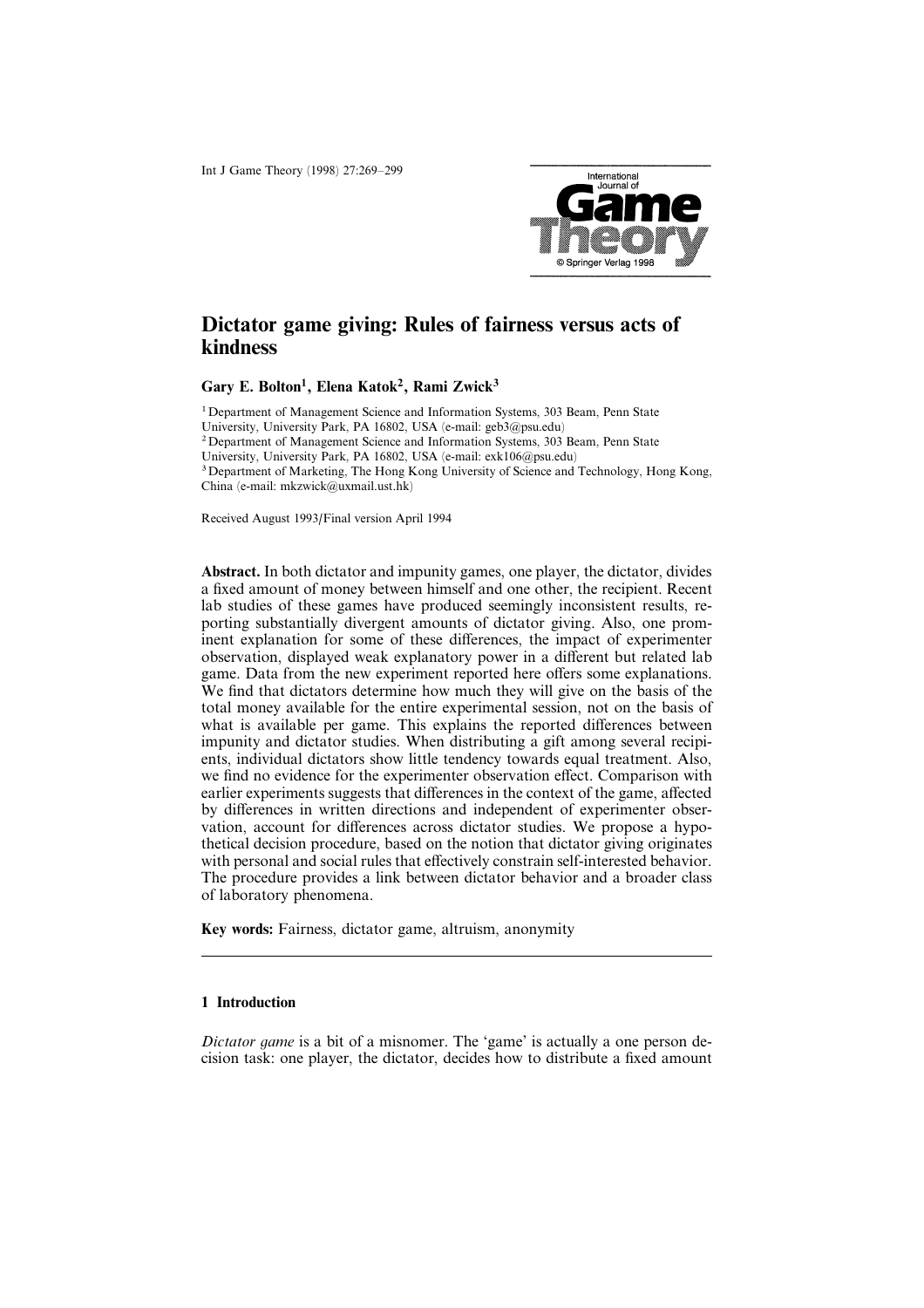of money (a fixed 'pie') between himself and one other, the recipient. Dictator and recipient are anonymous in the sense that neither knows the identity of the other.

The standard economic analysis of the dictator game pivots on the assumption that individuals prefer having more money to having less: the dictator should take all the money for himself, leaving nothing for the recipient. Laboratory studies of the dictator game, however, have not yielded this result. In fact, previous investigations report a wide dispersion of dictator game giving. Some dictators do leave nothing, but others give away as much as 50% of the pie. The modal amount left is sometimes as high as 30 percent.

A prominent explanation for this anomaly has to do with the impact of experimenter observation. This hypothesis asserts that some dictators believe that the observing experimenter's assessment of them will be influenced in a negative way if they exhibit the self-interested  $-$  'greedy'  $-$  behavior that drives the theory. Subjects might believe that being labeled greedy will lead to exclusion from future experiments, meaning loss of future income, or perhaps a negative assessment simply evokes a sense of social stigma. Either way, dictators would be motivated to leave some proportion of the money in order to avoid the `greedy' tag. Note that this explanation may be consistent with the standard theory: if a reputation for greed leads to some sort of future payoff loss then maximizing earnings may involve avoiding such a reputation. A previous study, discussed below, finds evidence in support of this *anonymity* hypothesis.

But now consider the two-player impunity game, a game very similar to the dictator game, but with two distinguishing feature: First, the choice set of the dictator is constrained to either an equal division of the pie or a division that favors the dictator but gives both players a positive amount. Second, the recipient can choose to reject what the dictator has left and leave the game with nothing  $-\alpha$  although when the recipient rejects the unequal split, it has no bearing on the amount the dictator earns (thus the game's name `impunity'). Under the assumption that more money is preferred to less, equilibrium calls for the impunity dictator to choose the unequal split. Because of the close similarity with the dictator game, it is somewhat of a surprise that a study, also discussed below, finds that impunity dictators play in accord with equilibrium, displaying virtually no inclination to leave more money than required regardless of the amount required, and in spite of the fact that the experimenter observes all impunity play.

This paper reports on a laboratory study which began with two questions: First, what accounts for the divergence in behavior observed between dictator and impunity games? Second, why do subjects leave money in the dictator game? Towards answering these questions, we first enumerated the substantive differences, in terms of both game structure and lab procedures, between dictator and impunity studies. On the basis of these differences we next formulated what we felt to be plausible hypotheses for the divergent behavior. We then constructed an experimental design around these hypotheses with the hope that the experiment would not only answer question one but would also shed some light on the motives for dictator game giving.

Data from the new experiment does indeed shed light on both questions, although not always in a way that could have been predicted from the original design. In particular, even though the experiment completely shatters one of our initial hypotheses, the associated data yields tantalizing clues about how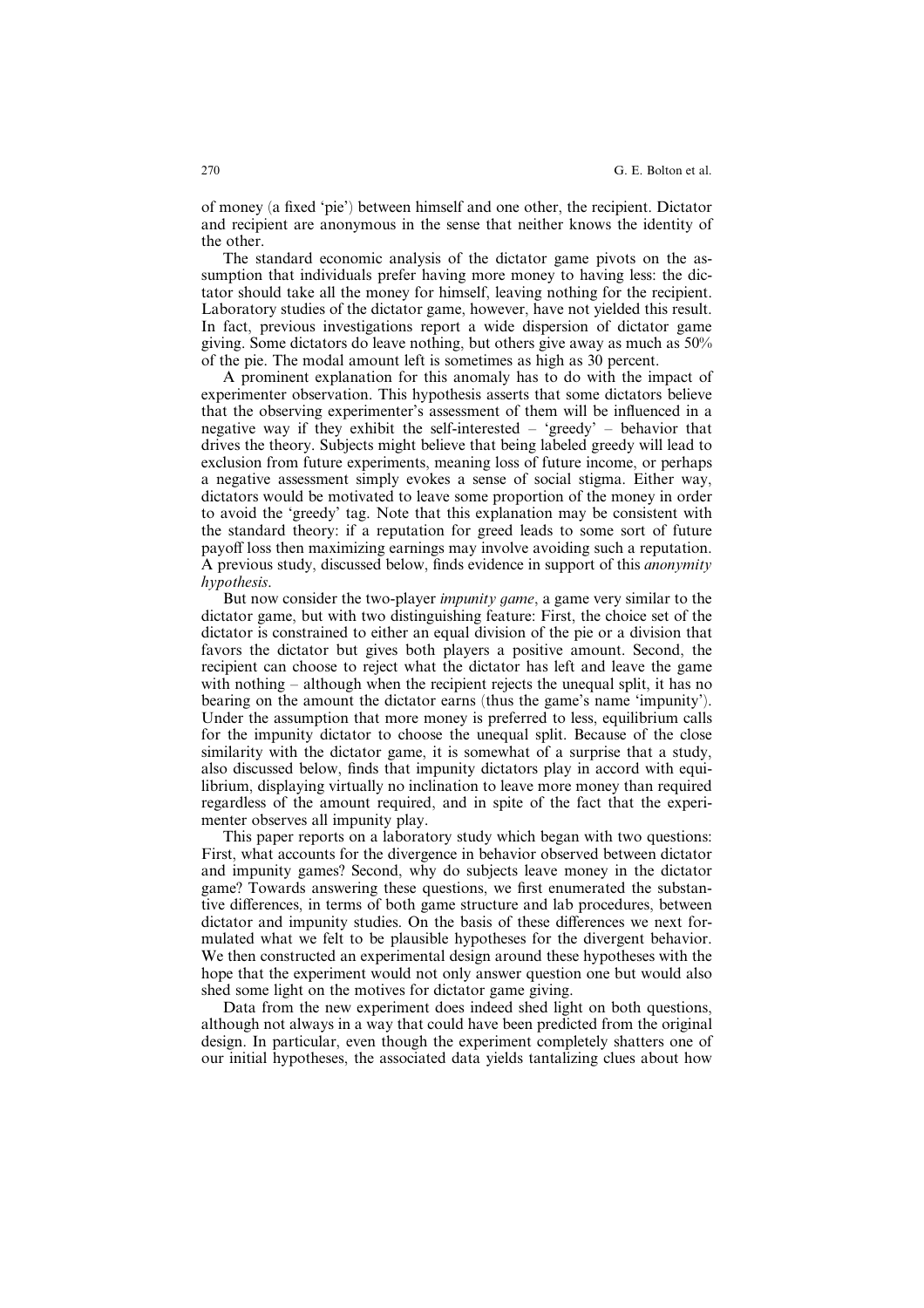dictators think about their decision task. In addition, our initial results led us to question the explanatory power of the anonymity hypothesis as it pertains to the dictator game. We therefore extended the original design to obtain a direct test. We find no evidence for the hypothesis. However, a comparison of our data set with those of earlier experiments suggests a plausible explanation for the variations observed both within and across experiments. Finally, we propose a hypothetical rule-based decision procedure that links typical dictator behavior to behavior observed in other experimental settings.

### 2 Previous experiments

A brief review of three earlier studies motivates the design of the new experiment. All are similar although not identical in terms of design and methodology1, and all used students as subjects. All involve experiments concerning ultimatum games<sup>2</sup> as well as either dictator or impunity. With one exception, the ultimatum experiments are not directly relevant to our present purposes, so (with the one exception) we exclude their description.

#### 2.1 Robert Forsythe, Joel L. Horowitz, N. E. Savin, and Martin Sefton (1994)

This paper studied the replication and statistical properties of the dictator game. The initial experiment involved a \$5 pie and used a  $2 \times 2$  design of time (April or September) and pay (pay or no pay). In a further experiment, run once, the pie was increased to \$10 in the pay condition. Each participant played a single game with an anonymous partner. Dictators sat in "room A", recipients sat in "room B". Written instructions informed subjects that "a sum of \$5 (\$10) has been provisionally allocated to each pair and the person in room A can propose how much of this each person is to receive.'' Each subject received a show-up fee, and those in the pay condition also received the payoff from the game.

The study found that outcomes  $-\overline{\ }$  outcomes being the distribution of dictator giving  $-$  were replicable across time (April versus September) in both the pay and no pay condition. The hypothesis that distributions were the same across the pay and no pay conditions was rejected. The hypothesis that the

 $<sup>1</sup>$  An interesting earlier study by Kahneman, Knetsch and Thaler (1986) will not be included in</sup> our focus because it differs in several methodological respects. For example, in the Kahneman et al. study the probability a subject would actually be paid was very low, about 0.05. All of the studies we focus on involved treatments in which subjects were paid for their actions. Sefton (1992) provides some evidence that randomly paying subjects leads to results that differ substantively from those obtained when each subject is paid.

<sup>&</sup>lt;sup>2</sup> In the two-player *ultimatum game*, a first mover proposes a division of  $k$  dollars to a second mover. If the second mover accepts, the money is divided accordingly. If the second mover rejects, both players receive nothing. Perfect equilibrium requires that the first mover offer the second mover an amount equivalent to the smallest monetary unit allowed (allocating the balance to himself) and that the second mover accept. However, laboratory tests, including those discussed here, find that first movers tend to offer amounts significantly higher than the minimum possible and that a substantial percentage of games end with a second mover rejection. Roth (1995) provides a survey.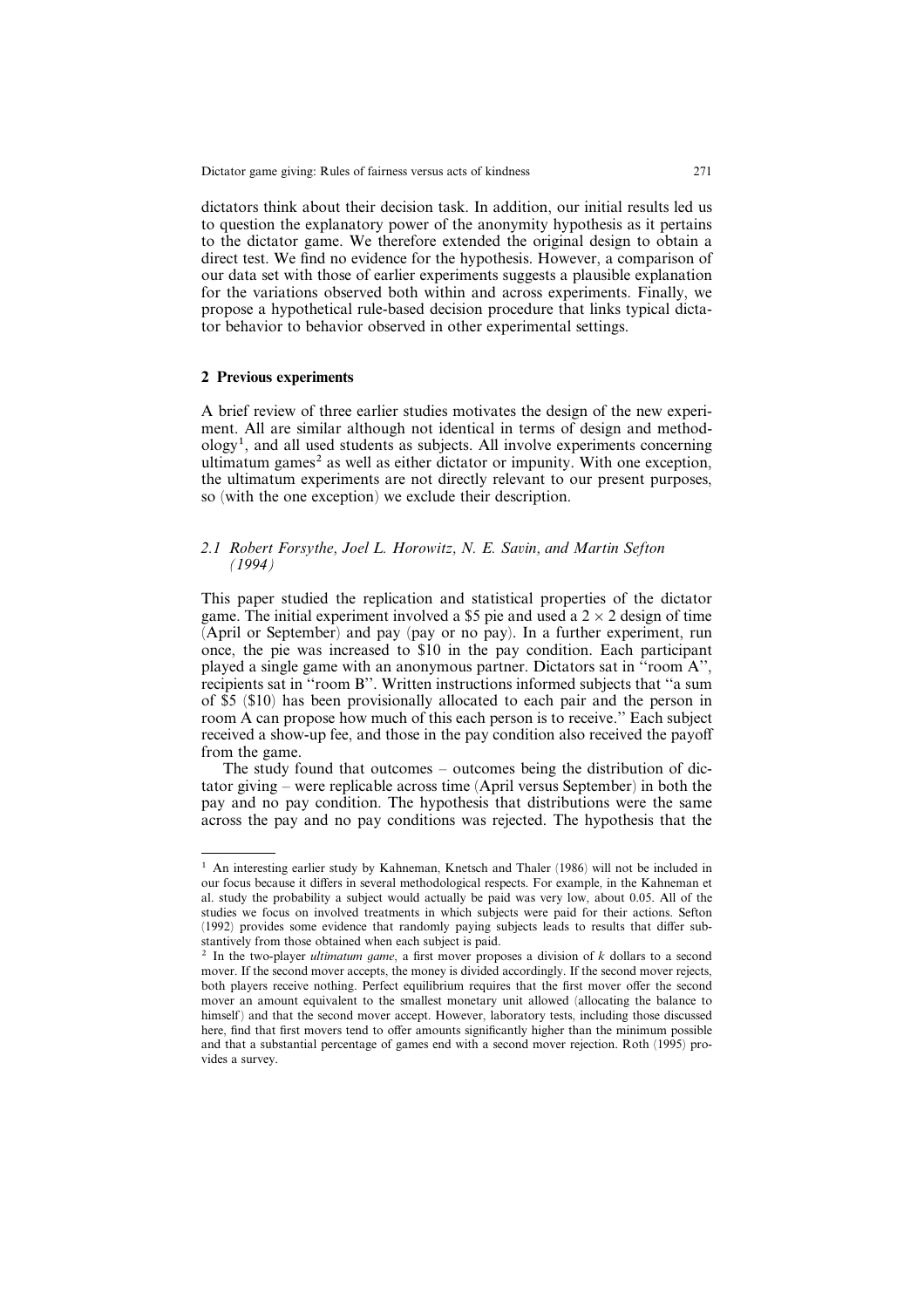distributions of the *proportion* of giving were the same across \$5 and \$10 games with pay was accepted. In the case of the \$10 game, fully 79% left a positive amount of money, with 20% leaving half. The mode of the distribution was \$3 or 30%. So Forsythe et al. exhibit distributions of dictator giving which are both anomalous to standard theory as well as robustly replicable.

# 2.2 Elizabeth Hoffman, Kevin McCabe, Keith Shachat and Vernon Smith (1994)

This paper begins by noting that a common interpretation of results such as those of Forsythe et al. is that they reflect a concern for fairness on the part of participating subjects. "In this paper we report the results of non-repeated ultimatum and dictator games experiments designed to explore the underlying reasons for this apparent taste for "fairness"." The experiment, as it pertained to the dictator game, had four treatments. In each of these, subjects played a single dictator game with a \$10 pie. Subjects received a show-up fee plus their payoff from the game.

For each game in the random entitlement-exchange treatment (abbreviated to Exchange treatment below), one subject was randomly selected to be a "seller", the other a "buyer". Written instructions explained the game as follows: "The seller chooses the selling PRICE, and the buyer must buy at that price.... For example, if the seller chooses  $PRICE = $8$ , the seller will be paid \$8 and the buyer will be paid \$2.'' The working hypothesis behind the design was that at least some of the dictator giving in the Forsythe et al. experiment can be ascribed to the segment of instructions (cited above) having to do with the money being "provisionally allocated". Hoffman et al. argue that "this instruction suggests that neither bargainer has a clear property right to the money; literally, it provisionally belongs to both of them.'' By framing the game as a market exchange, the seller (dictator) might feel more comfortable in his property right, and this might induce less dictator giving. A second Hoffman et al. treatment, contest entitlement-exchange (Contest), sought to reinforce this sense of entitlement by replacing random role selection with contest selection. Written instructions told subjects that those who scored highest on a current events quiz "have *earned* the right to be sellers." Other aspects of the treatment design were the same as in Exchange.

A third treatment, Double Blind 1, provided a direct test of the anonymity hypothesis. The design for this treatment was distinguished from the others in several respects. Role selection was random, and, as in Forsythe et al., players were referred to by the room they occupied. One subject was paid \$10 to monitor the experiment  $-$  an arrangement that was fully described in the directions. Twelve dictators were each given an envelope that contained 10 one dollar bills together with 10 slips of paper. Two other dictators were each given an envelope containing 20 slips of paper. Written directions instructed dictators to "decide how many dollar bills (if any) and how many slips of paper to put in the envelope. The number of dollar bills plus the number of slips of paper must add up to 10. The person then pockets the remaining dollar bills and the slips of paper.'' Dictators performed this task in private and deposited the envelope in a common collection box. Consequently, the experimenter could not know which envelope was submitted by which dictator, thus creating subject-experimenter anonymity.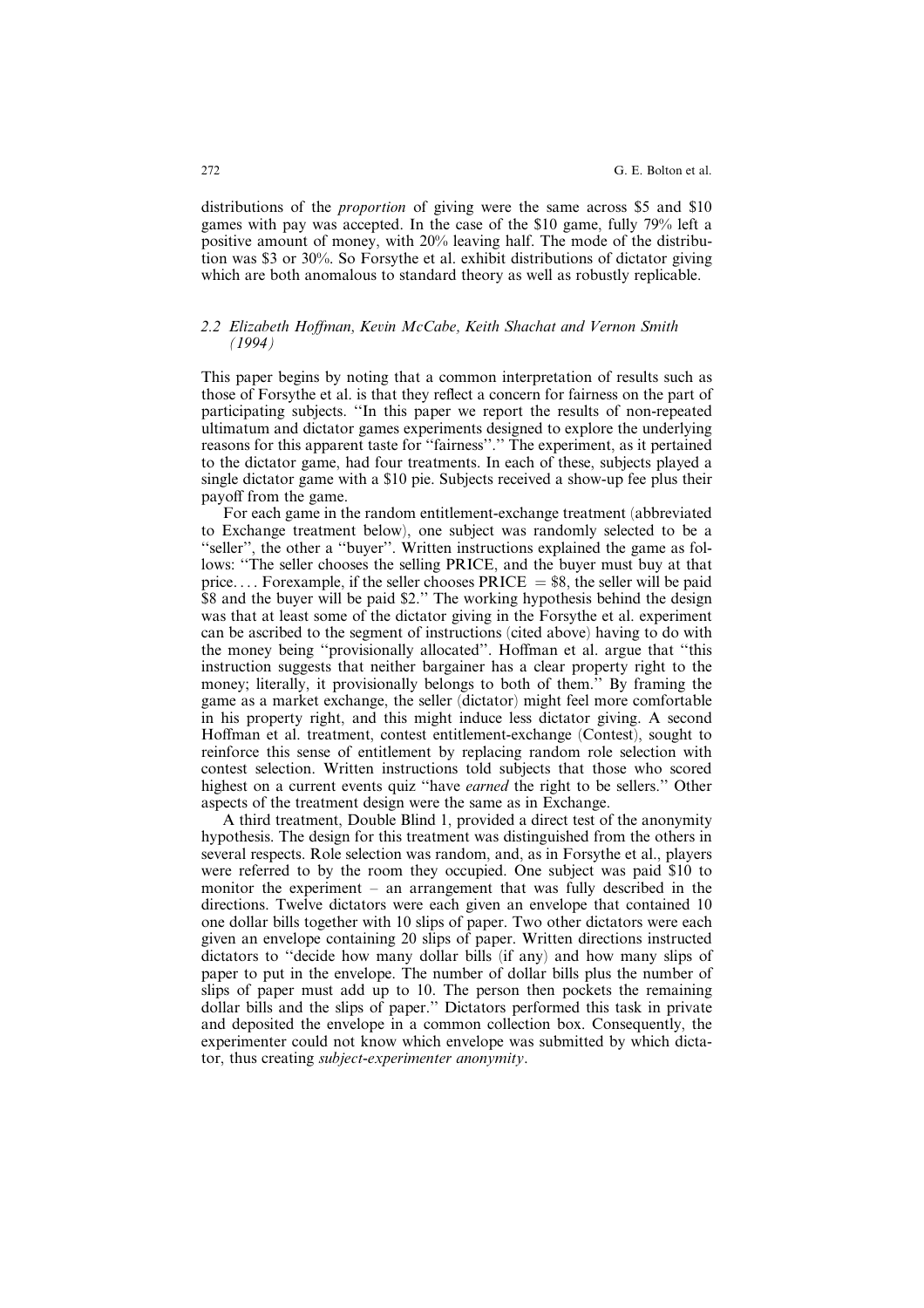In their write-up, the investigators emphasize a statistical comparison of Double Blind to their other treatments, as well as to Forsythe et al.'s \$10 treatment. The distribution of dictator giving for Double Blind 1 was found to be significantly different from that of either Forsythe et al. or Exchange (the later two test statistically the same). Contest, on the other hand, could not be clearly (statistically) distinguished from Double Blind 1. The distribution for these two games was found to be located left of the other two games; so in this sense, Contest and Double Blind 1 exhibited less dictator giving than either Forsythe et al. or Exchange. In Double Blind 1, two thirds of the dictators left nothing, and less than 6% left half. Having established this, the investigators observe that, "The [Double Blind 1] procedures represent a substantial departure from those used in our other experiments.... Which of these procedures are most important?'' They then ran a fourth treatment, Double Blind 2, that differed from Double Blind 1 in two respects. For one, the role of subject monitor was eliminated, and the function was performed by the experimenter. Second, the envelopes containing just paper (no money) were eliminated. As it turns out, the dictator giving distribution for Double Blind 2 did not differ significantly from that for Double Blind 1. Hoffman et al. conclude,

These Double Blind experimental results are inconsistent with any notion that the key to understanding experimental bargaining outcomes is to be found in subjects' autonomous, private, otherregarding preferences. At the very minimum, these results suggest that other-regarding preferences may have an overwhelming social, what-do-others-know, component, and therefore should be derived formally from more elementary expectational considerations.

# 2.3 Gary E Bolton and Rami Zwick (1995)

The experiment reported in this paper compared the explanatory power of the anonymity hypothesis to the punishment hypothesis; the latter attributes observed laboratory play of the ultimatum game to the willingness of some second movers to punish those who treat them `unfairly' independent of any considerations of experimenter observation. The experiment had three cells. In the Cardinal Ultimatum cell, subjects played the simplified ultimatum game of Figure 1a with full experimenter observation. In the Zero Knowledge cell, subjects played the same game without experimenter observation (The procedure inducing experimenter anonymity is quite involved and a description is not necessary for our present purposes.). In the Impunity cell, subjects played the impunity game of Figure 1b with full experimenter observation. In all other respects, the design and procedure for the three cells were the same: Subjects were (randomly) separated into a group of 10 first movers and a group of 10 second movers. For each of ten trials, first and second movers were paired (no two were matched together more than once), making for ten observations (games) per trial. Written instructions described the game to subjects as follows: "The game concerns two players, Player A and Player B, along with four boxes of the type displayed in [Figure 2]. Each box specifies a set of payments. Players must select one of these boxes.'' Subjects were paid their earnings for all ten games. There was no show-up fee.

Cardinal ultimatum and impunity games have identical perfect equilibrium paths (see Figure 1): the first mover chooses triangle  $(\triangle)$  followed by the second mover choosing accept  $(a)$ . Note also the difference between the two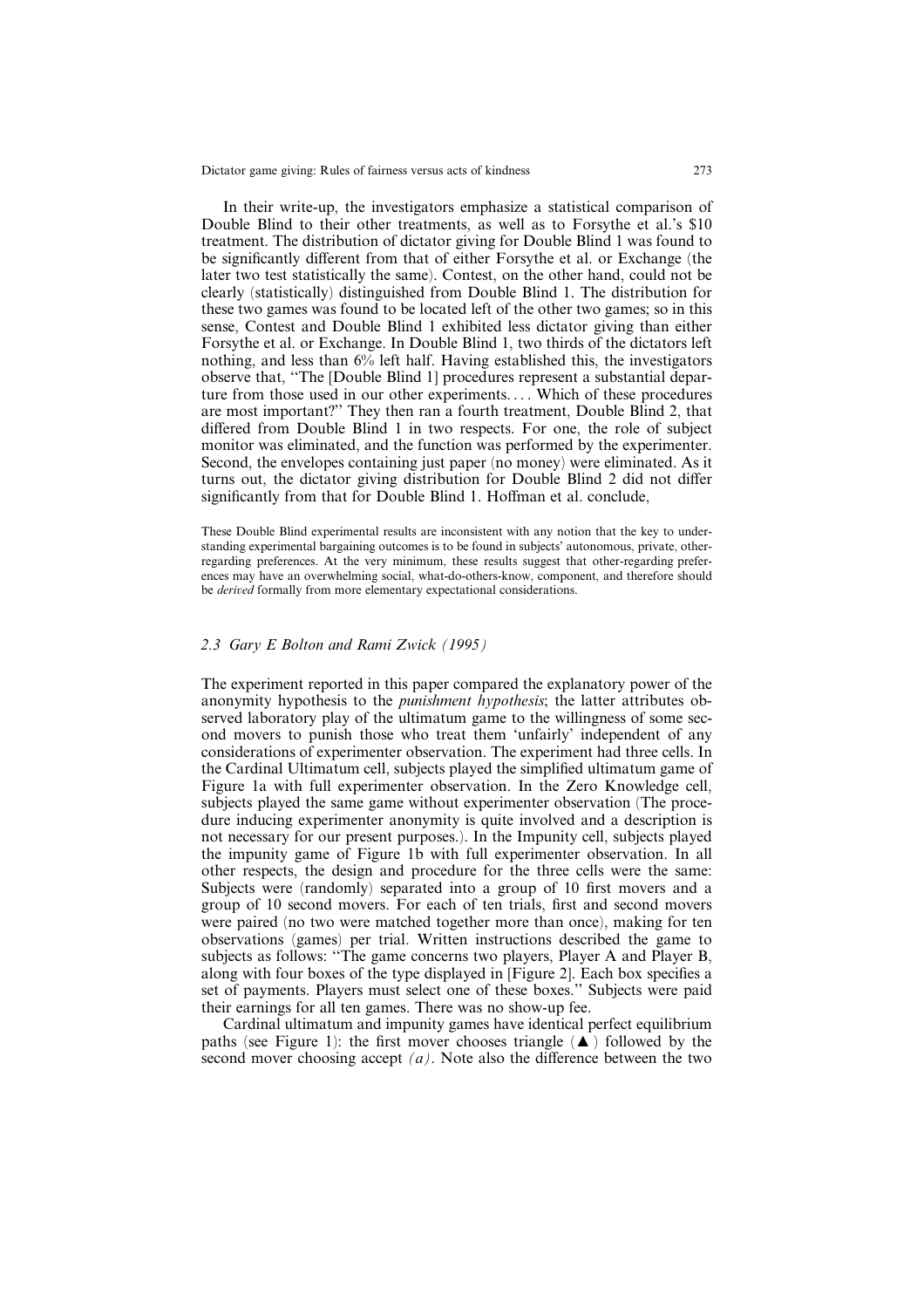

The following sequence for  $\begin{pmatrix} \ell_1 \\ \ell_2 \end{pmatrix}$  was used for trials 1 through 5 and 6 through 10:

$$
\binom{2.20}{1.80}, \binom{2.60}{1.40}, \binom{3.00}{1.00}, \binom{3.40}{.60}, \binom{3.80}{.20}.
$$

Fig. 1a. Cardinal ultimatum game



Fig. 1b. Impunity game

games: in impunity, the second mover lacks a punishment response to the first mover choice of triangle; that is, a rejection (play of  $r$ ) on the part of the second mover does not diminish the first mover's payoff as it does in cardinal ultimatum. If the punishment hypothesis is correct, then the second mover would have no incentive to play  $r$  in the impunity game, and there should be much more perfect equilibrium play in the Impunity cell than in either Cardinal Ultimatum or Zero Knowledge. The latter two cells should exhibit similar levels. If, on the other hand, the anonymity hypothesis is correct, then there should be much more perfect equilibrium play in Zero Knowledge.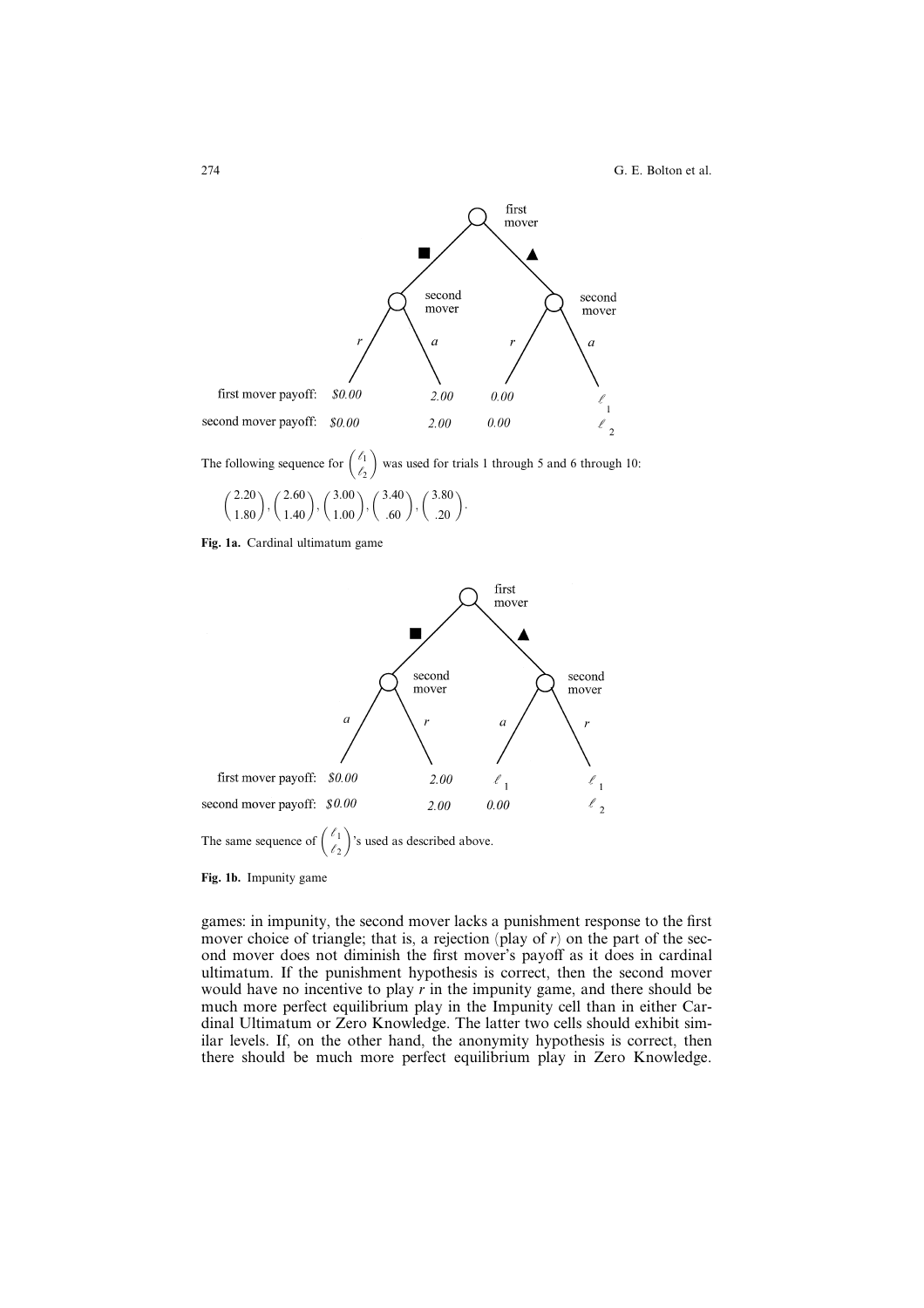

Fig. 2. Box choices, Bolton and Zwick (1995)

Cardinal Ultimatum and Impunity should exhibit similar levels because both are played with experimenter observation, which implies that first movers have the same incentive to make fair offers.

The amount of perfect equilibrium play observed over the last five trials was 30% in Cardinal Ultimatum, and 46% in Zero Knowledge. It was 100% in Impunity. The investigators conclude that these results strongly support the punishment hypothesis over the anonymity hypothesis.<sup>3</sup>

Together, these studies create a certain dissonance. Impunity and dictator are clearly very similar games. Yet in Forsythe et al.'s treatment the modal dictator offer is  $30\%$ , and only  $20\%$  leave the minimum (zero), while in Bolton and Zwick's impunity game, dictators demonstrate an unwillingness to leave any more than the minimum, regardless of whether the minimum is 5% or  $45%$  of the pie. The anonymity hypothesis can not explain the difference since both treatments were conducted with experimenter observation. What is the explanation? Also, note that none of these studies offers a complete explanation for why dictators leave money in the dictator game: even in Hoffman et al.'s Double Blind 1, under conditions of subject-experimenter anonymity, one third of subjects do leave a positive amount, contrary to the standard theory prediction. What's the explanation?

# 3 Two hypotheses

We search for clues by examining the differences, in terms of both game structure and lab procedure, between dictator and impunity studies.

# 3.1 Game structure differences and the  $\Gamma$ m-no-saint hypothesis

The games are structurally distinguished by two features: (A1) The impunity dictator's choice set is restricted to two divisions of the pie, one being an equal

<sup>&</sup>lt;sup>3</sup> This conclusion is confirmed by Fong and Bolton (1997), who provide a detailed statistical comparison of the Cardinal Ultimatum and Zero Knowledge data.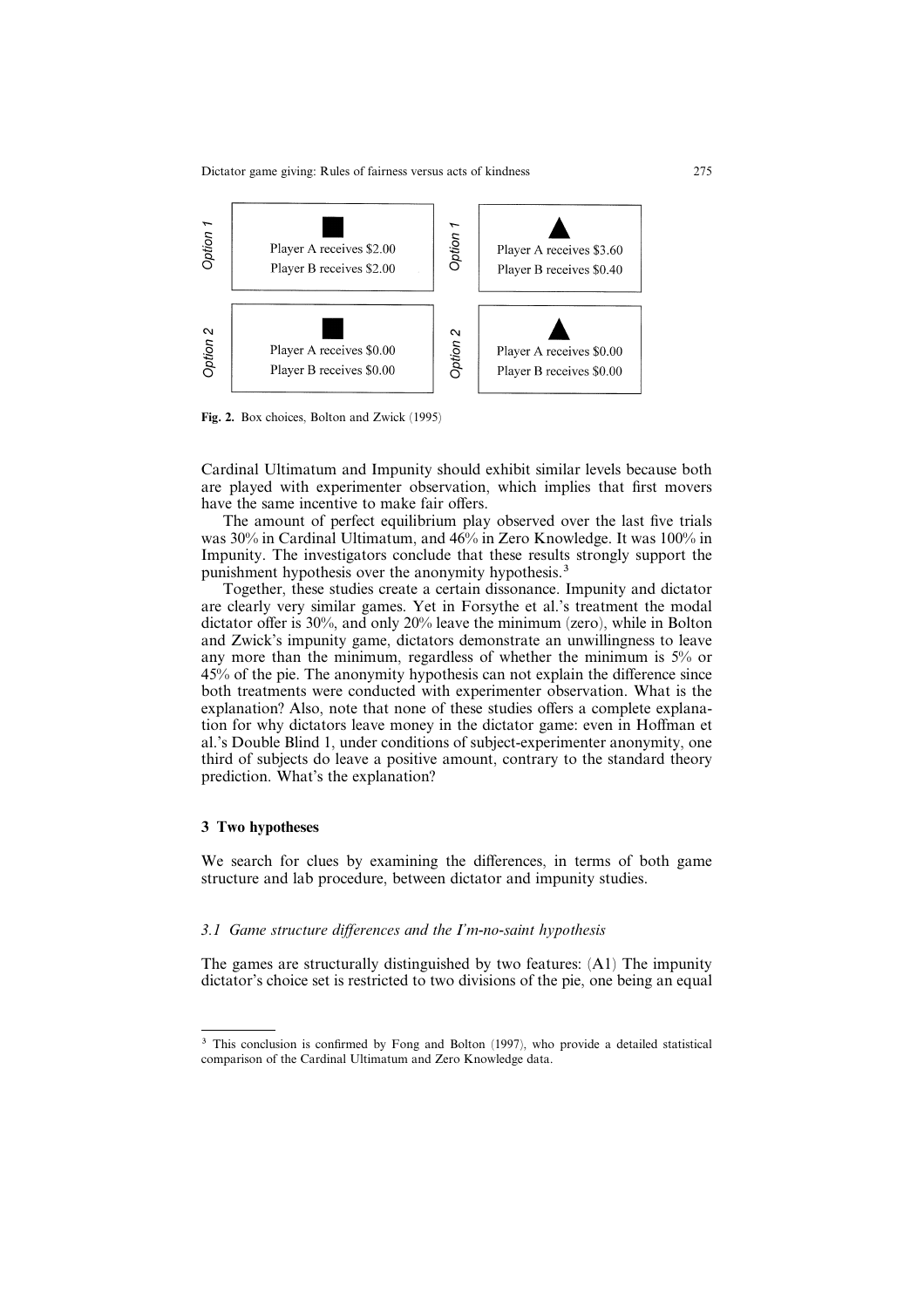split, the other being a split in favor of the dictator. In contrast, the dictator in the dictator game has a fairly comprehensive set of divisions to choose from.4  $(A2)$  The second mover in impunity can choose to reject what is offered by the dictator, thereby leaving the game with nothing (but keep in mind that a rejection does not influence the dictator's payoff if the dictator offers the uneven split). In the dictator game, the second mover has no choice but to accept.

While we were unable to think of any reason that  $(A2)$  should account for a difference in dictator behavior across games,<sup>5</sup> thinking about  $(A1)$  led to a seemingly plausible hypothesis. As motivation, consider an impunity dictator who has \$4 to divide. Suppose that, if free to divide as he pleased, his *unre*stricted choice would be  $$3-$1$  (in favor of the dictator); in other words if he were playing the dictator game he would split \$3–\$1. Impunity, however, allows him only two choices, one being an equal split, the other being an unequal split that favors the dictator. Of course, if the unequal split is exactly equal to the unrestricted choice, we would expect that the dictator would choose the unequal split. Now suppose the unequal split gives the recipient *more* than the dictator's unrestricted choice  $(\$2.20-\$1.80$ , for example). We would still expect the dictator to choose the unequal split since both splits give away more than his unrestricted choice, and the unequal split is closest. On the other hand, suppose that the unequal split gives the recipient less than the dictator's unrestricted choice (\$3.60-\$0.40, for example). The dictator might then reason that "I have a choice between erring in favor of the other person's welfare or erring in favor of my own. Only saints err in favor of the other person and  $\Gamma m$ -no-saint. Therefore I choose the \$3.60-\$0.40 split." In summary, this dictator would always choose an unequal split that favors the dictator over an equal split, regardless of the actual value of the unequal split. More generally (this is easy to check), under the assumption that all dictators employ I'm-no-saint reasoning, the unequal split should be selected regardless of the value of the dictator's unrestricted choice  $-\text{ with but one exception: the}$ dictator who would freely choose to leave 50% of the money (or more) would, in the impunity game, choose the equal split. For testing purposes, it is useful to express this hypothesis exclusively in terms of the dictator game:

**I'm-no-saint hypothesis:** If the dictator in the dictator game is restricted to two division choices, one being the equal split and the other being an unequal split favoring the dictator, then the percentage choosing the equal split will be equal to the percentage that would choose the equal split in the unrestricted game.

If this hypothesis is correct, and if the percentage of players who leave 50% is small, which seems plausible given previous data, then this hypothesis would go a long way towards reconciling the differences in impunity and dictator results.

<sup>&</sup>lt;sup>4</sup> This is not to say that the set of divisions is always complete. For example, in Hoffman et al., choices were restricted to divisions that could be expressed in whole dollars.

<sup>&</sup>lt;sup>5</sup> In both games, the second mover chooses after the dictator. In neither case does the second mover's choice affect the first mover's payoff (unless an impunity dictator's offer of 50% is rejected by the second mover – but this is a highly unlikely response given all available lab evidence). So it is difficult for us to see a reason why the difference in second mover choices described in (2) should influence dictator behavior.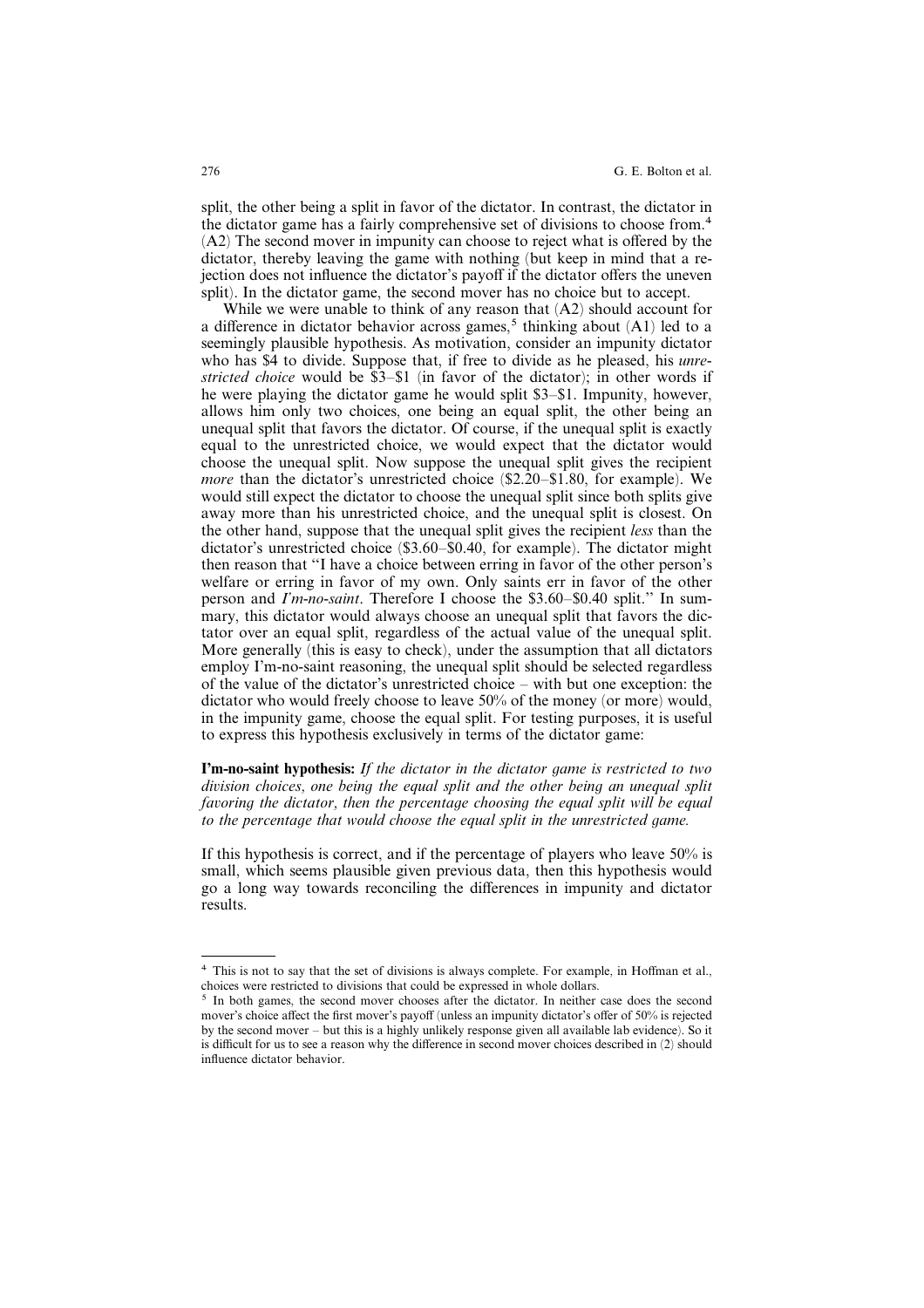#### $3.2$  Differences in lab procedure and the rational giving hypothesis

A second hypothesis is developed from an examination of the differences in lab procedures. Broadly speaking, the three studies are comparable in this respect, but there are two substantive differences: $6$  (B1) Impunity dictators played multiple games, while dictator game dictators played a single game.  $(B2)$  Instructions framed the games in different manners.

In developing the I'm-no-saint hypothesis, we did not explicitly consider the number of games a dictator plays. Here we develop a second hypothesis  $$ based on  $(B1)$  – independent of the I'm-no-saint hypothesis. Consider now a dictator who is 'rational' in the sense that he gives in a manner consistent with balancing the marginal cost of giving against the marginal benefits, where the benefits have something to do with improving the welfare of the recipient. Suppose that in a dictator game with a \$10 pie, this dictator chooses to leave \$3. Would he leave the same total amount if he played ten \$1 pie games, each game with a different recipient? Specifically, as a rational dictator, would he leave each of 10 recipients \$0.30 for a sum total leaving of \$3? The answer depends on the dictator's assessment of the impact of \$0.30 on a recipient's welfare. One could argue that, while giving \$3 to one person is worth the \$3 cost to the dictator, giving ten people \$0.30 each may not have sum total benefits worth \$3 since \$0.30 would have negligible impact on an individual's welfare. The assessed value of the benefits might be further eroded if the recipients are to be matched with other dictators. A (rational) measure of the benefits from leaving \$0.30 per recipient would then have to include an assessment of how much other dictators will leave. As the assessment increases, it seems reasonable to assume that the measure of benefits that accrue from leaving a fixed amount, such as  $$0.30$ , will decrease.<sup>7</sup>

The lab procedure used by Bolton and Zwick to study the impunity game involved having subjects play the game ten times, each time with a different partner. The dictator studies, on the other hand, had each subject play a single time. Perhaps, then, the seemingly smaller amounts of giving in the impunity games can be explained by the rational giving argument.

Rational giving hypothesis: Let  $k$  be a fixed dollar amount, and fix dictator and recipient roles, n participants in each role. Suppose that each dictator (recipient) plays n dictator games with n distinct partners, each game having a pie of value

 $6$  Of course, it is impossible to deal with all of the differences, most of which are minute details. One similarity which is not immediately obvious is game pie size. Hoffman et al. looked at \$10 dictator games, while Bolton and Zwick looked at impunity games with a pie size of \$4. Looked at in isolation, this might seem like a large difference in pie sizes, but keep in mind that Forsythe et al. looked at both \$5 and \$10 dictator games and found no difference in the distribution of the proportion of dictator giving.

<sup>7</sup> The inspiration for this hypothesis came from watching television appeals for donations to charities that aid impoverished children. Many of these organizations ask for money to help an individual child rather than a group of children. In return for a donation, you are promised a regular progress report on 'your child'. This type of appeal – which we assume is successful since it has been around for many years – seems to be based on the idea that perspective donors perceive greater benefit accruing from giving, say \$20 a month to a single child, than they do from giving \$20 a month (together with other donors) to help a large group of children.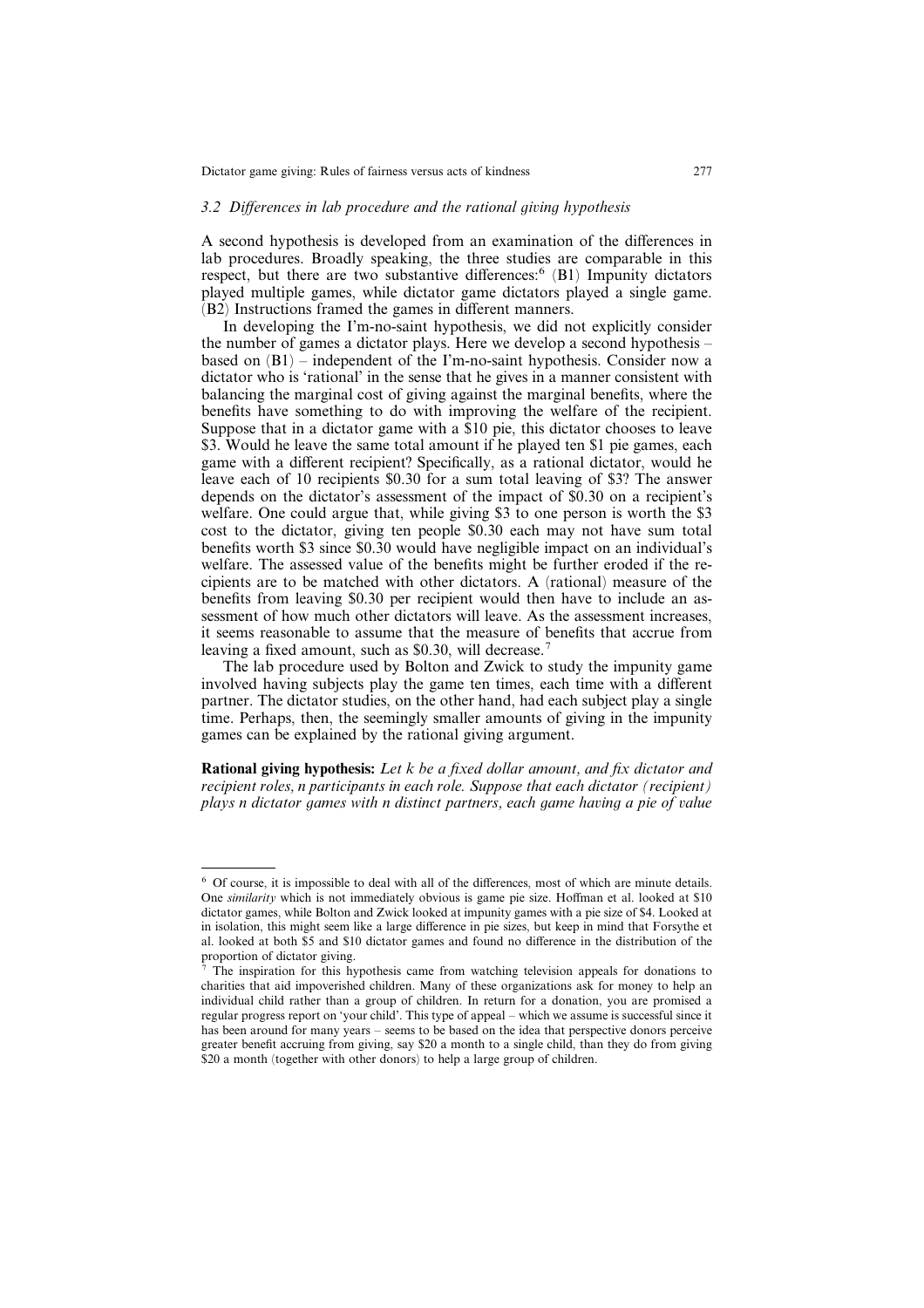$k/n$ . The proportion of the pie that a dictator leaves for each recipient diminishes as n increases.

Note the implicit auxiliary hypothesis that the dictator will give the same amount to each recipient. Play is between anonymous subjects, meaning the dictator has no basis on which to discriminate, and it therefore seems plausible that whatever he leaves one recipient is what he will leave any other. Note also that the rational giving hypothesis is not necessarily inconsistent with the I'mno-saint hypothesis. Both (or neither) explanations could have explanatory power.

The differences in directions across experiments,  $(B2)$ , are subtle and sorting out what, if any, impact they have on subject behavior is potentially very complex. The new experiment does not deal directly with this issue  $-$  we attempted to hold the directions as constant as possible across treatments. The new data does, however, compel a more careful consideration of directions across experiments.

#### 4 The new experiment

The new experiment dealt exclusively with variations of the dictator game; that is, all games involved a dictator choosing a division of a pie, while recipients had no choice but to accept the dictator's decision.

# 4.1 Design of the initial experiment

The experiment began as a  $2 \times 2$  design and is represented by the  $2 \times 2$  box in Figure 3 (the other two treatments in the figure were developed in response to the results from the initial design and are discussed below). The treatment variables were the number of division choices per game ('2Card' or '6Card') and the number of games each subject participated in (`10Game' or `1Game'). In the 1Game treatments, each game involved a \$10 pie. In the 10Game treatments, each game involved a \$1 pie. So in all cases, the total amount available for division by a single dictator was \$10.

The 1Game-6Card treatment represents an attempt to replicate previous dictator game results. Comparing 1Game-6Card with 1Game-2Card provides a direct test of the I'm-no-saint hypothesis. If the hypothesis is correct, then the percentage of dictators offering \$5.00 should be the same across the two cells. Comparing 1Game-6Card with 10Game-6Card provides a direct test of the rational giving hypothesis. If this hypothesis is correct, then dictators should tend to give more in 1Game-6Card then in 10Game-6Card; `giving' in the later case being defined as the total over all 10 games. Comparing 10Game-2Card with the other three treatments provides a test for the cross-effects of the treatment variables; that is, we can check whether the two hypothesized effects tend to reinforce one another or cancel one another out or possible have some unexpected effects. The 10Game-2Card treatment also represents a rudimentary attempt to replicate the impunity result of Bolton and Zwick; in particular, if the two hypothesized effects, either separately or in combination, explain the basic differences between dictator and impunity then 10Game-2Card play should reproduce impunity play.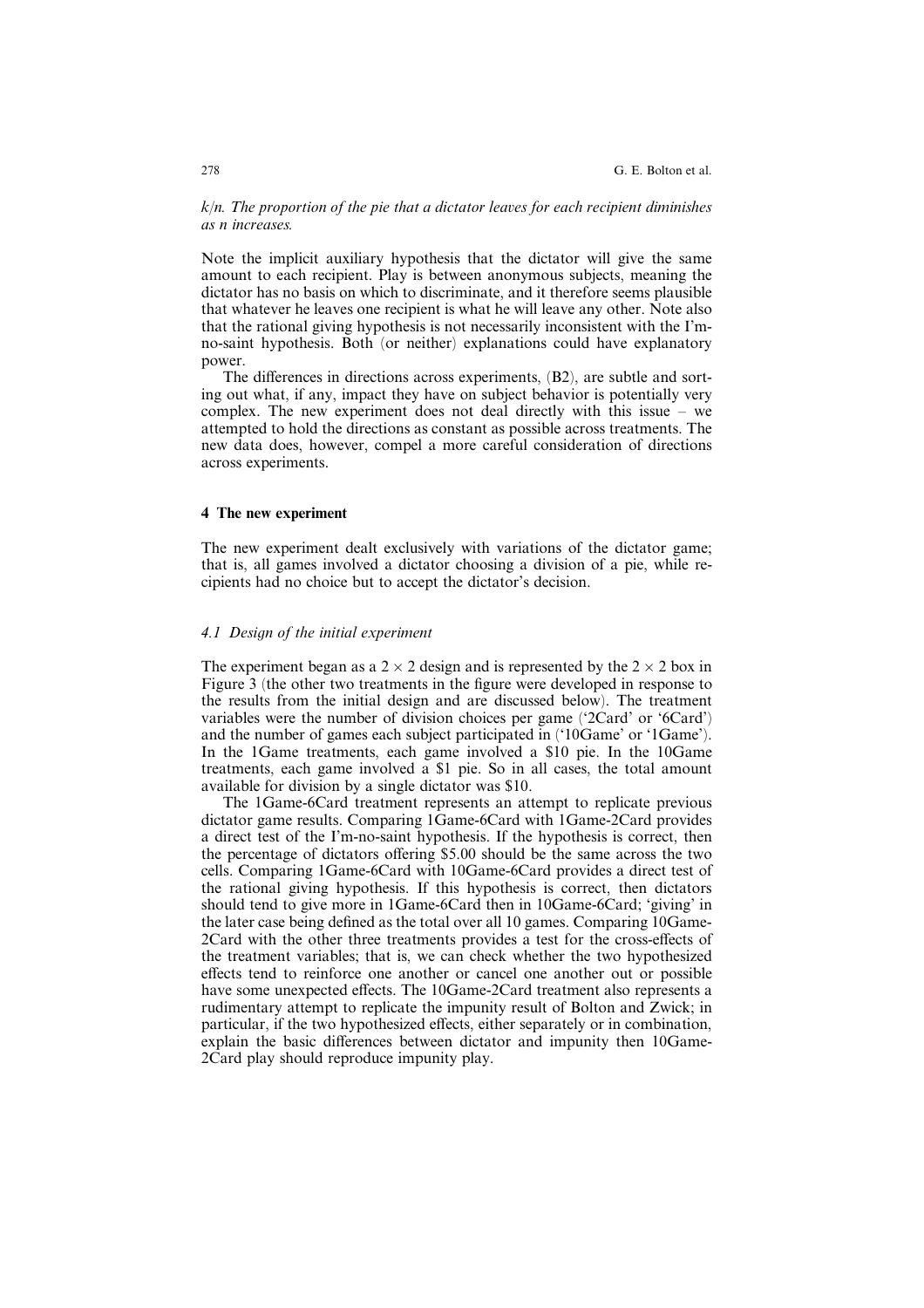

The contents of each box represent the choice set available to Player A for each game played within the treatment.

 $x/y$  = Player A receives \$x while Player B receives \$y.

Fig. 3. Experimental design

# 4.2 Laboratory protocol for the initial experiment

The complete protocol appears in the appendix. It includes a detailed description of procedures, as well as the written directions given to subjects. In addition, the monitor read all verbal instructions directly from the protocol (so the only monitor-subject communication not included in the protocol are individual subject questions-and-answers).8 A brief synopsis of the laboratory protocol for the initial  $2 \times 2$  design follows:

For each session, subjects were assembled in a single room. Written directions described a "game" concerning "Player A" and "Player B" in which Player A gets to choose a card ('label' in the 10Game treatments). Each card indicated a division of the money and Player A got to choose one card for each game played. The actual set of choices was determined by the treatment (see Figure 3). After the monitor read the directions aloud and answered any questions, subjects were randomly divided into equal numbers of Players A

<sup>8</sup> In all sessions, Zwick read the protocol and answered all subject questions.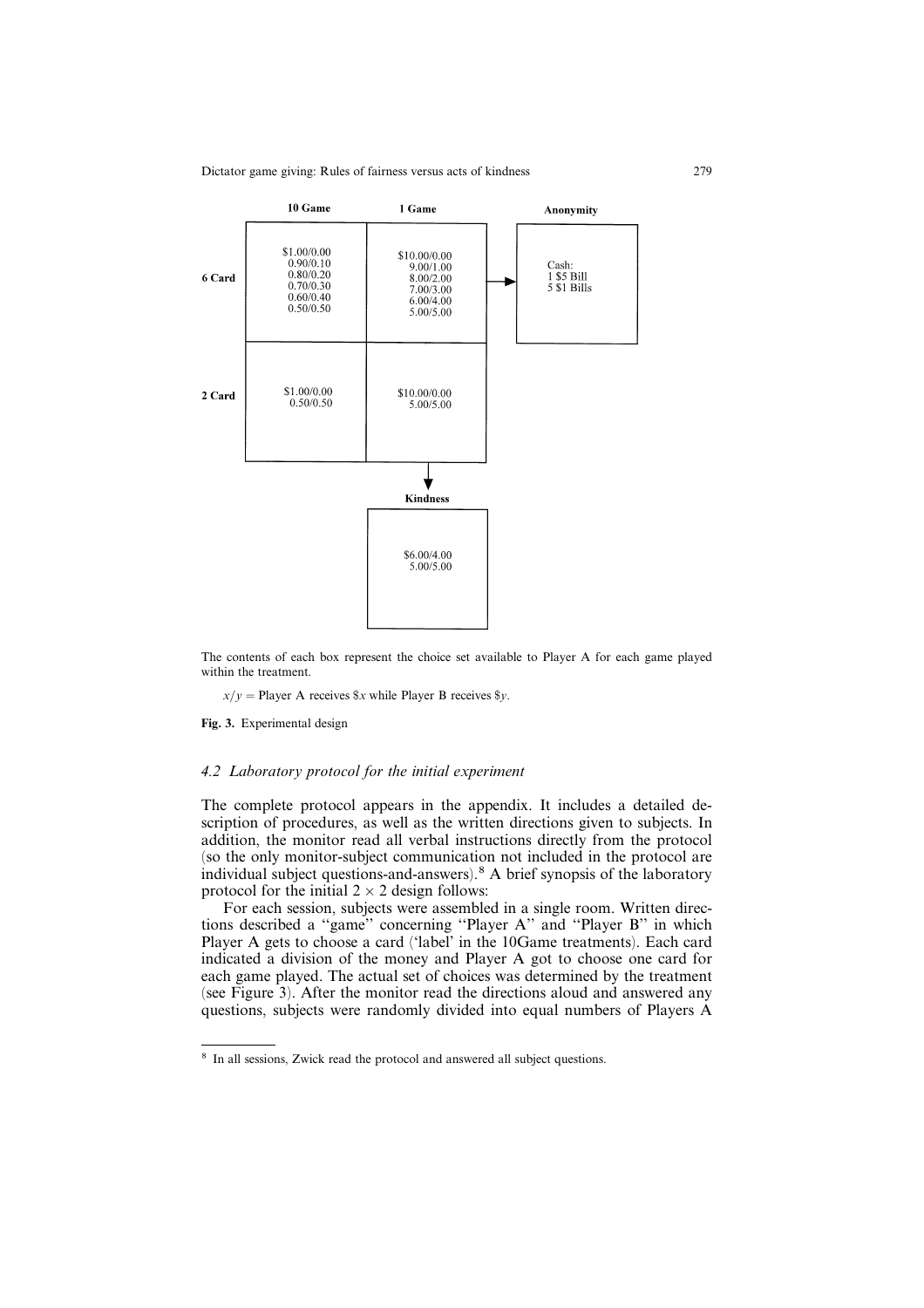and Players B. Players B were escorted to a second room. Players A were then seated at individual cubicles, thereby allowing them to make their choice(s) in private. Once selections were complete the monitor went around to each cubicle and paid each Player A his earnings in cash. After all Players A left, each Player B was paid his earning in cash.

#### 4.3 Design and procedure of additional treatments

The results from this experiment led to two further treatments (both shown in Figure 3). Both were `1Game' but each presented the dictator with new choices. In the Anonymity treatment Players A divided the cash directly, placing the amount they wished to leave to the recipient in small unmarked boxes. These boxes, all of which were identical, were then placed in a common collection bin. Players A left without reporting their choice (earnings) to the monitor. The data was recovered when Players B opened the boxes in the monitor's presence. The design of the experiment thus prohibits the monitor from observing the choice of any individual Player A while allowing for a recovery of the full distribution of choices. So the Anonymity treatment was conducted under a condition of experimenter-subject anonymity. All other procedures, including directions to subjects, were very similar to the 1Game-6Card treatment (see Appendix). The Kindness treatment differed from 1Game-2Card only in the values of the two choices presented to the dictator. The new values are listed in Figure 3. The rationale for both these treatments is explained below.

## 4.4 Subject pool

All subjects were students at Penn State University. They were recruited through billboards posted around campus. Participation required appearing at a special place and time. Cash was the only incentive offered. Each subject participated in a single treatment, and was paid a \$5 fee for showing up on time plus all earnings from the games played.<sup>9</sup>

#### 5 Results for the initial, as well as two further, hypotheses

The data for the new experiment  $-$  that is, distributions of dictator giving for the various treatments  $-$  are displayed in Figure 4.

#### 5.1 I'm-no-saint hypothesis

We test this hypothesis two ways. First, we check to see whether the proportion of dictators leaving \$5.00 (half the pie) is the same across 1Game-

<sup>9</sup> All sessions were run in 1993. The 1Game treatments were run on February 17 and March 3. The 10Game treatments were run on April 2 and 8. The Anonymity treatment was run on March 19. The Kindness treatment was run on April 16. All sessions began between 4 and 5 pm and lasted about 30 minutes. The average earning (including show-up fee) was \$10.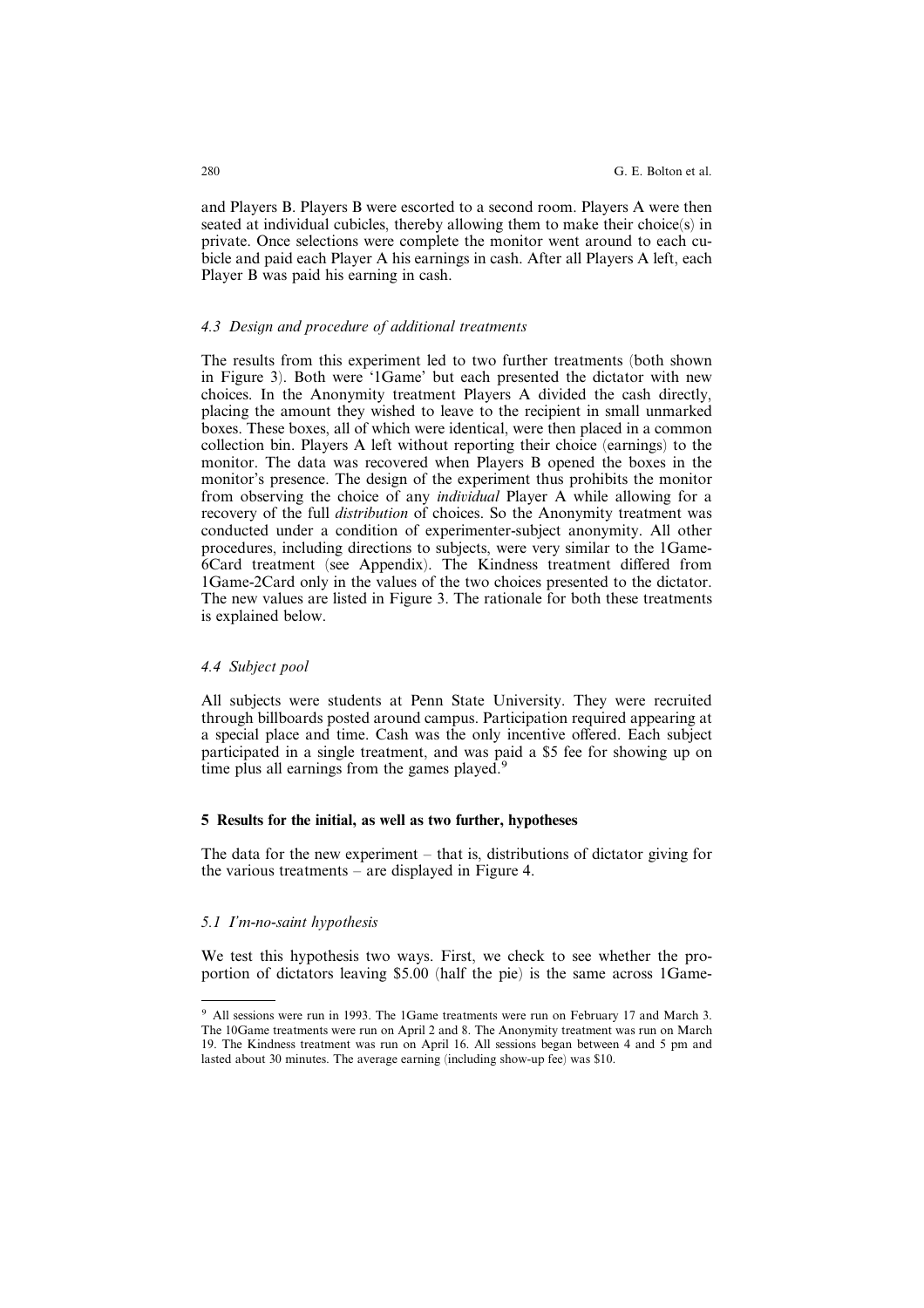

 $n =$ number of observations within treatment

Fig. 4. Frequency of dictator giving by treatment

6Card and 1Game-2Card. The proportion in 1Game-6Card is about 15% (4 out of 27), which is quite similar to 1Game-2Card where it is about 7% (2 out of 28). In fact a Fisher exact test yields a two-tail p-value of 0.63, so we accept the hypothesis that the proportions are the same. Of course accepting a null hypothesis raises concern about the power of the test. This prompted a second test, based on the observation that the I'm-no-saint hypothesis implies that the proportion of dictators who leave zero in 1Game-2Card should be greater than the proportion in 1Game-6Card. This is indeed the case in our sample where the proportion leaving zero rises from about  $56%$  to about 93%. A chi-square test shows this shift to be strongly significant with a p-value of less than 0.002. So our sample does exhibit a statistically significant treatment effect. The evidence is consistent with the I'm-no-saint hypothesis.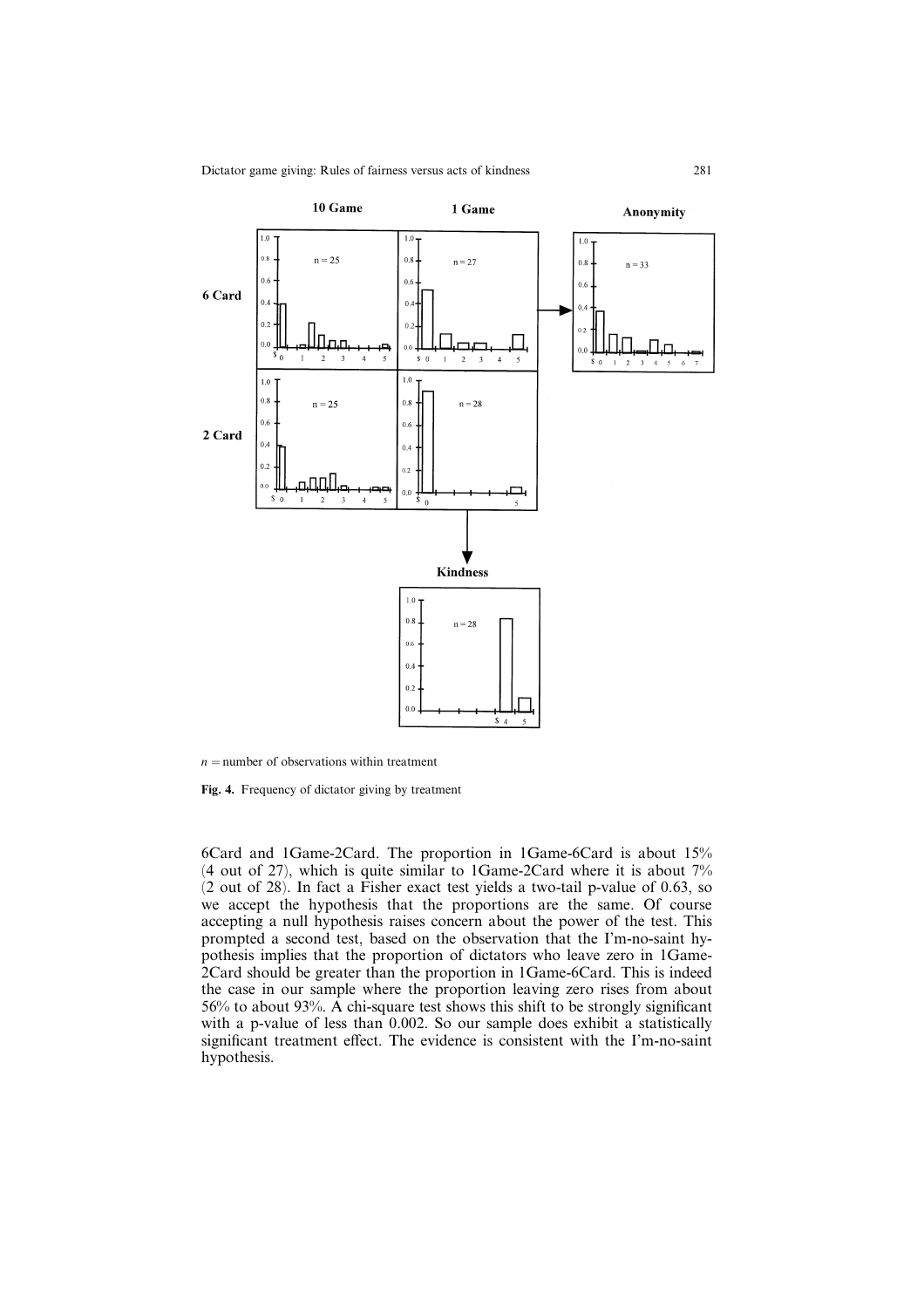## 5.2 Anonymity hypothesis

In analyzing the data, we were struck by the distribution of giving in the 1Game-6Card treatment. Both mode and median are zero, thereby distinguishing 1Game-6Card from the \$10 dictator game Forsythe et al. and all but the Double Blind treatments of Hoffman et al.<sup>10</sup> But unlike 1Game-6Card, the Double Blind treatments were run under conditions of experimentersubject anonymity. Observing this, we ran the Anonymity treatment described in section 4.3. The results are displayed in Figure 4. Since the anonymity hypothesis asserts that there should be a tendency towards less giving in the Anonymity treatment, we judge the hypothesis using a rank correlation (S) test, based on Kendall's tau coefficient.<sup>11</sup> The resulting one tail p-value is about 0.77, so the hypothesis that the two distributions are the same (particularly in the sense that they have the same location) cannot be rejected. In fact, as the p-value indicates, what location shift there is, is in the wrong direction.<sup>12</sup> We therefore find no evidence for the anonymity hypothesis.

## 5.3 Rational giving hypothesis

This hypothesis asserts that the sum giving of each dictator in 10Game-6Card should tend to be smaller than that in 1Game-6Card. A one tail rank correlation test yields a p-value of 0.36. In fact, pair-wise rank correlation tests between 10Game-2Card, 10Game-6Card and 1Game-6Card show no statistically significant location shift (see Figure 5). We therefore find no evidence for the rational giving hypothesis.

Moreover, examination of the data reveals that the auxiliary hypothesis, that each dictator would treat each of the other ten players in like manner, is clearly incorrect. Figure 6 displays the pattern of giving for each individual dictator for the 10Game-6Card treatment. Thirteen out of 25 dictators do not treat recipients in a like manner. Of these thirteen, most appear to be giving

 $10$  A formal statistical analysis confirms this observation and is discussed in section 6.2. Also see Figures 9 and 10.

<sup>&</sup>lt;sup>11</sup> In this context, Kendall's tau coefficient provides a measure of the location shift across two treatment distributions. Tau is calculated from a ranking of the pooled sample data in much the same manner as either the Mann-Whitney or Wilcox statistics. In fact, all three test statistics are linear transformations of one another and the corresponding tests are equivalent. Under the null hypothesis, tau is approximately normally distributed, so the usual way to proceed is to calculate p-values from a z table. The literature warns, however, that if there are many ties in the rankings  $$ as is the case in our data  $-$  then the normal approximation may not be very good (ex., Kendall and Gibbons (1990), p. 66). To get a sense of what sort of error might be involved, we generated p-values via empirical simulation. We found that the (more accurate) p-values generated from the simulation tend to be higher than those approximated from the  $z$  tables, which is a real cause for concern. Consequently, the p-values we report are the averages of five empirical simulations, each involving 5000 random draws.

<sup>&</sup>lt;sup>12</sup> Specifically, the derived test statistic corresponds to a Kendall tau coefficient of  $-0.058$ . Tau always lies between  $-1$  and  $+1$ . Larger absolute values of tau indicate larger differences in location. In this case, the negative sign indicates that the anonymity sample was located to the left of the 1Game-6Card sample. To get some sense of the power of the test, we used the standard error and continuity correction derived from the data to calculate the critical value of tau at both .10 and .05 levels; these are 0.116 and 0.140, respectively.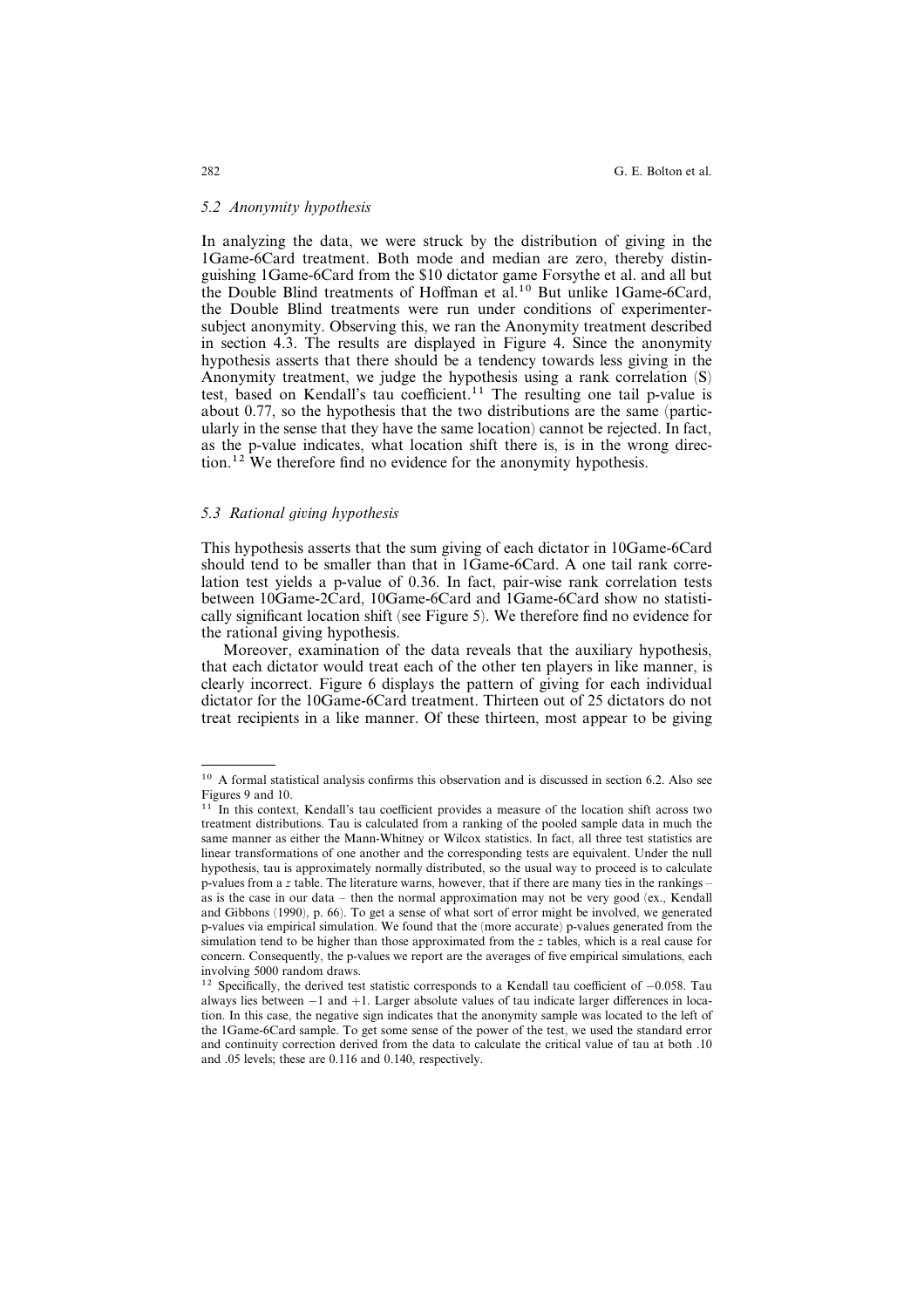|             | 1GAME6         | 10GAME2          | <b>ANON</b>      |
|-------------|----------------|------------------|------------------|
| 10GAME6     | 51<br>(0.708)  | $-23$<br>(0.808) | $-96$<br>(0.571) |
| <b>ANON</b> | 136<br>(0.464) | 136<br>(0.455)   |                  |
| 10GAME2     | 65<br>(0.649)  |                  |                  |

 $\boldsymbol{X}$  $(y)$  $X = S$  test statistic  $y = p$ -value (two tail)

Each p-value was determined by sampling the actual distribution associated with the relevant contingency table. The reported value is the average of five 5,000 trial samplings.

Fig. 5. Summary of Rank Correlation (location) test (S)

money in a random-like pattern: with the exception of dictator 8 (see Figure 6), all pass a turning point test for randomization,  $13$  and even dictator 8 appears to be giving in a capricious way.

In attempting to make sense of this behavior, we considered several possibilities consistent with the notion that dictators give for reasons of distributional fairness and concern for others' welfare. For instance, one might suppose that dictators first decided on a fair total gift, and then thought about splitting that amount equally among the players before discovering that splitting equally meant shares too small to have any meaningful impact on welfare. They then decided to give only larger amounts, leaving some recipients with nothing. But this hypothesis is contradicted by the data in Figure 6 which shows that a majority of dictators who chose to give at least sometimes giving as little as \$0.10, the minimum positive amount.

The results from the 10Game treatments raise the possibility that dictators are giving for reasons beyond distributional fairness, a motive that is implicit in both the I'm-no-saint and rational giving hypotheses. The anonymity hypothesis offers an alternative motive, but we have already rejected this explanation. Many alternative motives to distributional fairness are encompassed by the kindness hypothesis. The intuition behind the hypothesis is that at least some dictator giving derives from the act of gift giving. Dictators might be motivated to give a gift for one or more of many reasons; e.g., a sense of moral obligation, pleasure derived from giving, to demonstrate kindness. Opera-

<sup>&</sup>lt;sup>13</sup> To perform a turning point test, we count the numbers of peaks and troughs on an individual diagram in Figure 6. If the series is randomly generated, then the number of peaks (troughs) approaches a normal distribution with mean and variance dependent on the number of points in the series (see Kendall and Ord (1990), p. 18 for details). The resulting z score for each dictator appears in Figure 6. The test does not pick up all patterns. For example, dictator 2's giving exhibits a clear pattern, but the test fails to detect this. It is not our intention here, however, to prove, or even posit, that dictators generated their offers by a truly random mechanism. Rather, we present the test results to provide a feel for the manner in which dictators distributed money.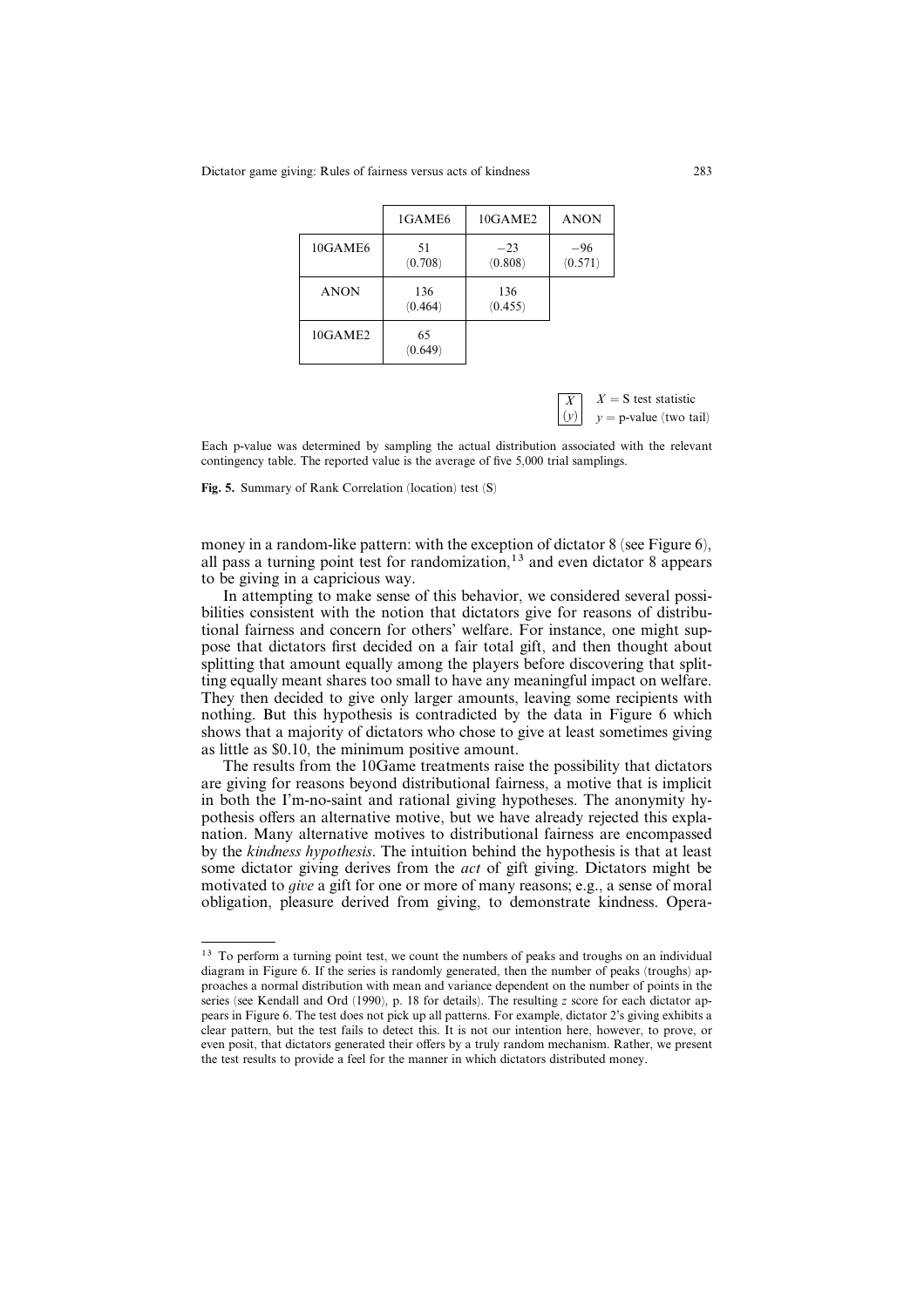

Fig. 6. Dictator giving in 10Game-6Card

tionally, if this sort of motive is at work, then there must exist cases where dictators give amounts of money that exceed what they would give for distributional reasons. One implication is that there should be some tendency to leave more money than the minimum necessary even when that minimum exceeds what the dictator would leave if given an unconstrained choice.

Kindness hypothesis: Dictators tend to leave amounts of money that exceed the minimum necessary (at least when the minimum is below  $50\%$  of the pie).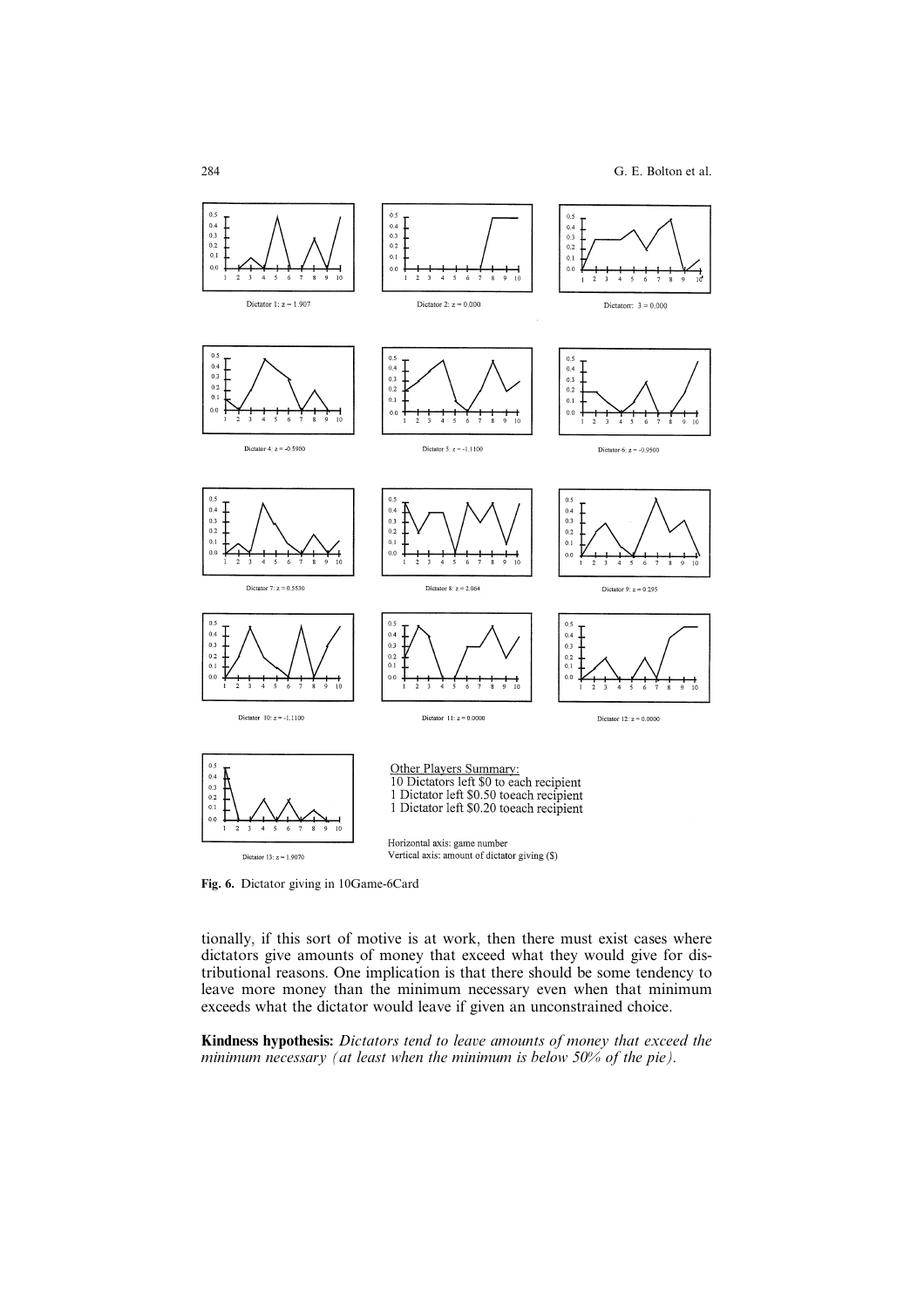Note that the I'm-no-saint hypothesis conflicts with the kindness hypothesis. In fact, it might appear that comparison of the 1Game-6Card data with that from the 1Game-2Card data provides evidence against the kindness hypothesis, but there is a caveat: 1Game-2Card dictators had a choice of leaving either \$5 or nothing, meaning that the opportunity cost of giving anything was quite high. Perhaps if the opportunity cost were lower we would see some kindness.

## 5.4 Testing the kindness hypothesis

The Kindness treatment was designed to provide a direct test of the kindness hypothesis against the I'm-no-saint hypothesis. The treatment had a 1Game, 2Card design. Instead of choosing between leaving \$5 (50%) or nothing, the dictator chose between leaving \$5 (50%) or \$4 (40%). In this way, the opportunity cost of practicing kindness was much reduced. If the kindness hypothesis is valid, we should see a larger proportion of dictators leaving 50% in the Kindness treatment than in 1Game-6Card (or 1Game-2Card). Figure 4 shows the resulting distribution. A one tail Fisher exact test gives a p-value of 0.63 for the 1Game-6Card and Kindness comparison, a p-value of 0.30 for the 1Game-2Card and Kindness comparison. We therefore find no evidence for the kindness hypothesis  $-$  no evidence that giving is motivated by a desire to simply give a gift  $-\text{but find further evidence for the I'm-no-saint hypothesis.}$ 

## 6 Reconciling the data

We have found evidence for the I'm-no-saint hypothesis, but rejected the other three hypotheses considered. In drawing conclusions, however, we need to pay careful attention to the nature of the evidence in total. In particular, the explanatory power of the I'm-no-saint hypothesis must be interpreted in the context of all the data.

#### 6.1 Reconciling the impunity result with the dictator games

The 10Game-2Card treatment involves dictator games that possess all the characteristics of the impunity game that we believed to be of consequence. In this sense, we intended 10Game-2Card to be a replication of the impunity result. Prior to the experiment, we thought replication meant inducing dictators to leave very little, if anything, to each and every recipient. After all, we reasoned, in the impunity study, dictators left the minimum allowable almost every time, regardless of the value of the minimum. So if we allow them to leave very little in every game, they should do so. Note the implicit assumption that dictators would treat each recipient in a like manner. Both 10Game-6Card and 10Game-2Card data decisively demonstrate that such an assumption is ill-founded. Dictators show little propensity for identical treatment. Given this, the real observation from the impunity study that needs to be replicated is that dictators chose to leave a total amount (across all games) that was not appreciably greater than the minimum amount they were forced to leave: 25%. Consider then the hypothesis that the proportion that give more than 25% for both the impunity treatment and 10Game-2Card are the same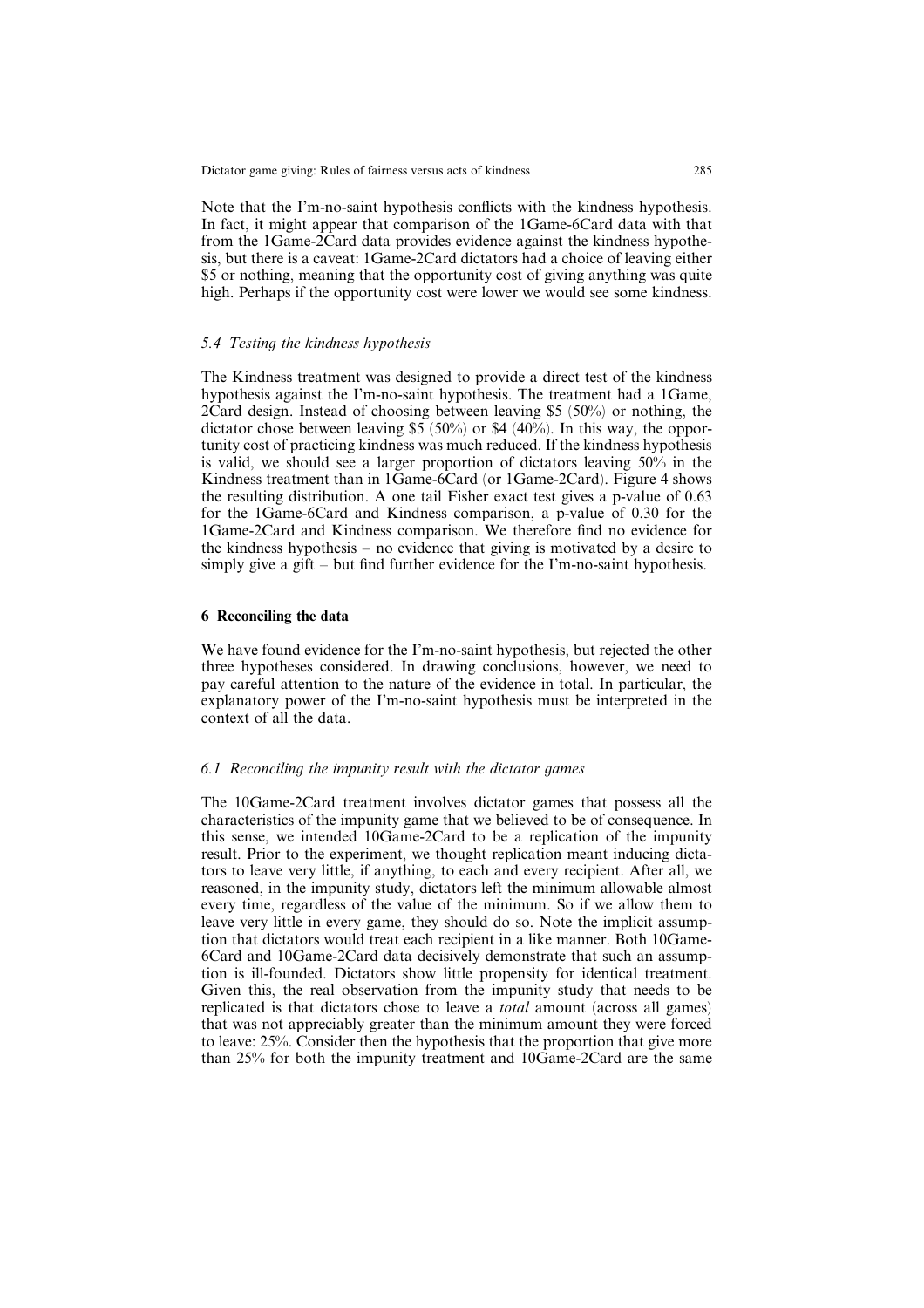against the alternative that the proportion in impunity is less.14 Using a Fisher exact test we obtain a p-value of 0.35. So we accept the proposition that 10Game-2Card replicates the impunity result.

Note that we could have come to the same conclusion by examining 10Game-6Card instead of 10Game-2Card (in testing the hypothesis that the proportion that give more than 25% is the same as in impunity, we obtain the same p-value of 0.35). We point this out to highlight the inversion that has taken place here: While we find strong evidence for the I'm-no-saint hypothesis, we have nevertheless made no use of it in explaining the relationship between dictator and impunity games. On the other hand, we have found strong evidence against the rational giving hypothesis, but that same evidence demonstrates that impunity and dictator results are consistent with one another.

Our basic finding here is that dictators determine how much money they should keep, and consequently how much they should give in gifts, on the basis of the total available for the entire experimental session, not on the basis of what is available per game. So dictators in the impunity study appear to be less generous than those in the dictator studies when considered on a per game basis. But when viewed on the basis of the entire experiment they appear equally, and therefore consistently, generous.

This finding leads to a subtle but significant change in our understanding of what we have demonstrated with respect to the I'm-no-Saint hypothesis. Comparing 1Game-6Card to 1Game-2Card demonstrates that when faced with a choice of leaving either more or less than they would freely choose for the session, dictators chose less. But comparing 10Game-2Card to 10Game-6Card shows that this does not imply that restricting choices for each game will necessarily have the same effect. Our data exhibits an I'm-no-Saint effect at the session level, not at the game level. Dictators are very particular about how much they leave in total, and prefer to leave less than they would freely choose to leaving more. On the other hand, how the gift is distributed appears far less predictable.

#### 6.2 Comparison with the previous studies

The distributions obtained from 1Game-2Card and Kindness reflect the obviously binding constraints we placed on total dictator giving in those two treatments. On the other hand, 1Game-6Card, 10Game-2Card, 10Game-6Card and Anonymity all exhibit very similar patterns of dictator giving (Figure 7). More formally, we can examine the hypothesis that the giving distributions obtained from the later four treatments are from the same population distribution using a  $\chi^2$  contingency table test.

The resulting p-value of 0.39 permits us to pool the data from all four cells (Figure 8).15 The pooled distribution provides a composite portrait of the

<sup>&</sup>lt;sup>14</sup> Out of ten dictators in the impunity game reported by Bolton and Zwick (1995), none left appreciably more than the 25% minimum.

The reported p-value is the average of five trial samplings of the contingency table distribution. This insures a more accurate p-value than could be obtained from any test that relies on a  $\chi^2$  table approximation. Dictators in the 10Game treatments had more choices of total amounts to leave open to them (ex., they could leave \$1.50) than did dictators in 1Game-6Card and Anonymity,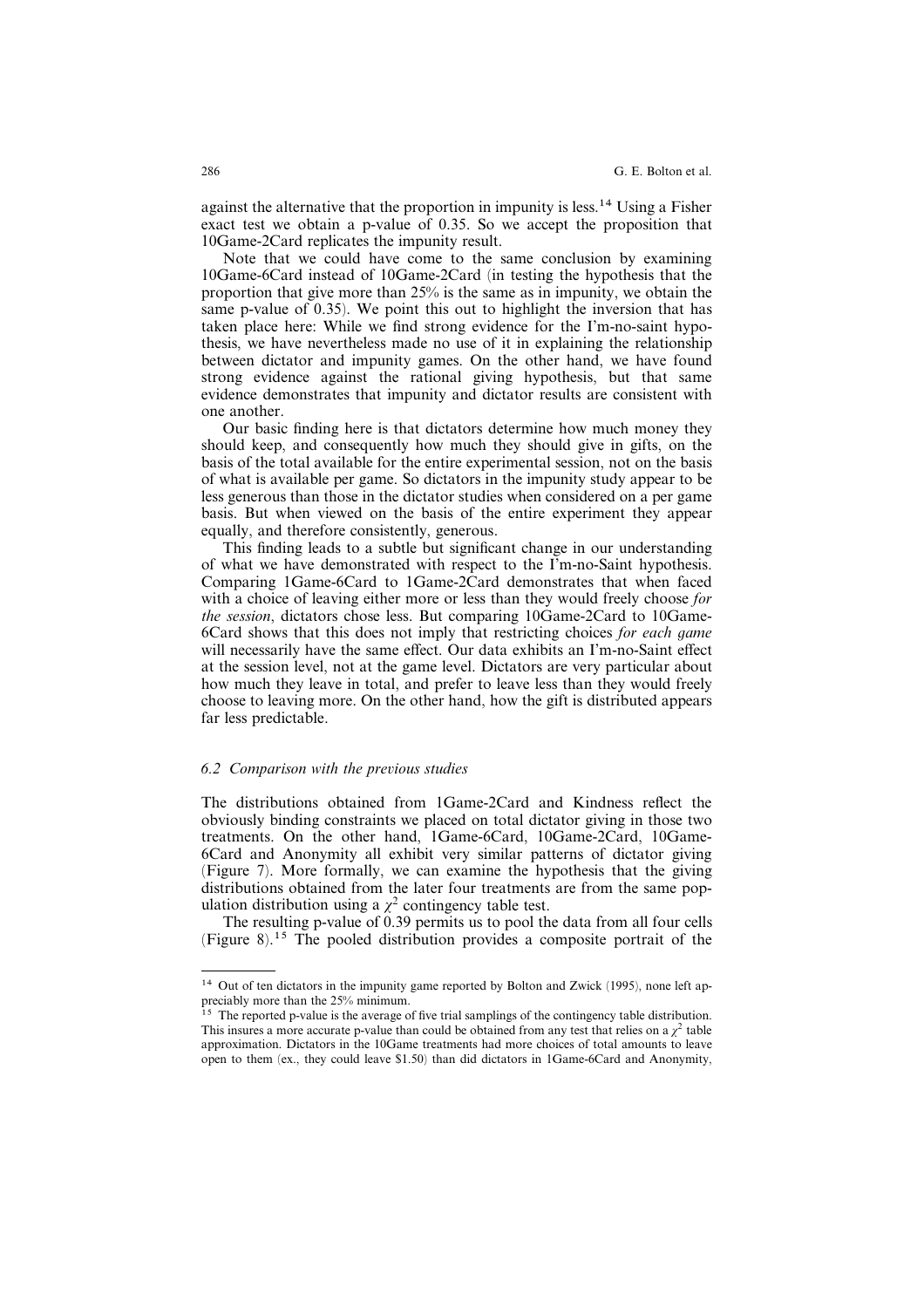|             | 1GAME6          | 10GAME2         | <b>ANON</b>     |
|-------------|-----------------|-----------------|-----------------|
| 10GAME6     | 3.62<br>(0.489) | 3.33<br>(0.922) | 5.60<br>(0.370) |
| <b>ANON</b> | 5.62<br>(0.369) | 5.62<br>(0.362) |                 |
| 10GAME2     | 6.96<br>(0.212) |                 |                 |

 $\boldsymbol{X}$  $(v)$  $X = \chi^2$  test statistic  $y = p$ -value (two tail)

Each p-value was determined by sampling the actual distribution associated with the relevant contingency table. The reported value is the average of five 5,000 trial samplings.

Fig. 7. Summary of the test for homogeneity of distributions  $(\chi^2)$ 

total giving found in the new experiment, and we use it to compare our results to those of the other dictator game studies.

In addition to the Pooled distribution, our comparison involves the four \$10 dictator games of Hoffman et al. and the one \$10 dictator game of Forsythe et al. We compare the distributions along several dimensions. Figure 9 provides a formal statistical comparison in terms of the general overall homogeneity of the distributions.16 Figure 10 provides a formal statistical comparison in terms of location.17 Figure 11 provides a chart comparing the distributions in terms of standard measures of central tendency and dispersion. Examining these three figures suggests that the data can be broken down into essentially

who were constrained to leave whole dollar amounts. In order to compare distributions, it was therefore necessary to categorize each 10Game dictator's total gift into either the 0, 1, 2, 3, 4 or 5 dollar category. We did so in accord with the I'm-no-Saint hypothesis which implies that a 10Game dictator who left a non-whole dollar amount would round his gift down if constrained to leave a whole dollar amount.

<sup>16</sup> Homogeneity tests based on the  $\chi^2$  statistic examine many facets of the two distributions being compared. If any one feature of one distribution differs substantially enough from its counterpart in the other distribution, the test will register a low p-value. The price for such a catch-all test is that it does not put too much weight on any single feature; i.e., the test does not have strong power with respect to any one feature. So if you are particularly interested in location, which is often true when comparing dictator distributions, then you want a test that emphasizes location differences, as does a rank correlation test (discussed in ftnte 11). For our purposes it probably makes sense to do two tests: a rank correlation test to determine location differences and a  $\chi^2$  test to get a general feel for whether there are any other (strong) differences.

Although our testing procedures for both location and homogeneity differ from those used by either Forsythe et al. (1994) or Hoffman et al. (1994), our results are nevertheless very similar. In particular, with but one exception, reported results of hypothesis testing at the .05 level are the same regardless of whose p-values we use. For the exceptional case, the Double Blind 1-Contest comparison, Hoffman et al. reject the null hypothesis for location (one tail) and accept for homogeneity, both at the .05 level. Out tests do just the opposite (adjust our reported location p-value for a one tail test). So even for the exceptional case, the basic conclusion is the same regardless of whose test results are considered: evidence is mixed on whether the two distributions significantly differ.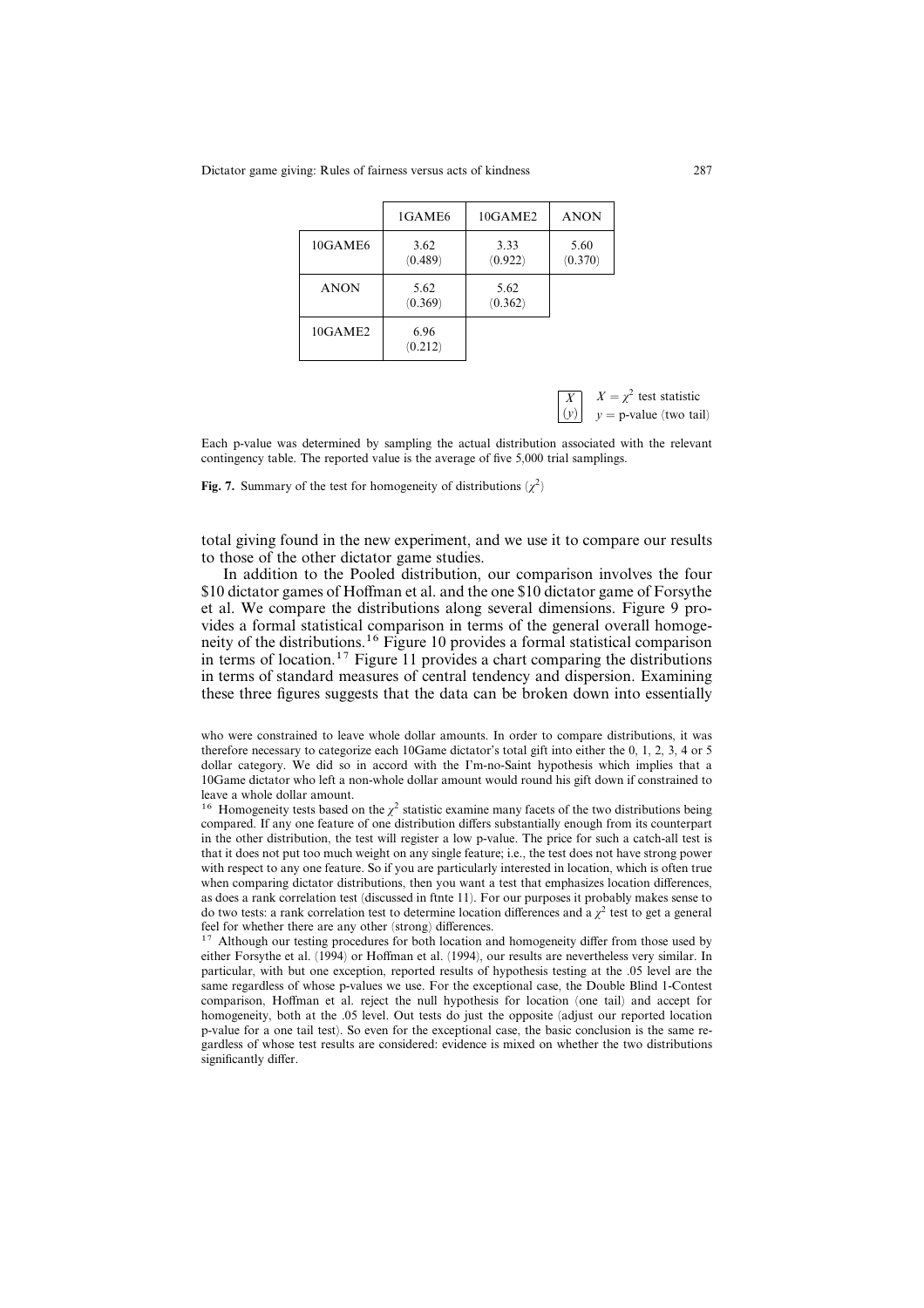

 $n =$  total number of observations

P-value was determined by sampling the actual distribution associated with the relevant contingency table. The reported value is the average of five 20,000 trial samplings.

Fig. 8. Pooled Data: contingency table test for pooled data (10Game-6Card, 10Game-2Card, 1Game-2Card, and Anonymity)

two equivalence classes. One class consists of Forsythe et al. and Hoffman et al.'s Exchange treatments. The other class consists of the remaining three Hoffman et al. treatments and the Pooled distribution. The distributions within each class appear quite comparable with respect to the measures considered.<sup>18</sup>

We next consider explanations for the difference across classes. Since treatments in both classes involved dictator games with a total pie of \$10 with anonymous playing partners, we must look to differences in experimental procedures. Broadly speaking, potential differences can be categorized as

- (1) subject pool (includes selection process as well as demographics);
- (2) venue (physical location of experiment);
- (3) extent of subject-experimenter anonymity;
- $(4)$  reward structure (show-up fee and performance-to-payoff mapping);
- (5) trial structure (single shot game or repeated, partner rotation scheme);
- (6) game frame (how the game was explained to subjects and method of role selection).

<sup>&</sup>lt;sup>18</sup> The only treatments that present any ambiguity in classifying are Hoffman et al.'s Contest and Double Blind 1 treatments. One could make an argument for classifying Contest in either of the two classes we created. One could argue that we should create a separate category for Double Blind 1. In both cases, we made the choice that we felt the evidence was the strongest for. Alternative classification of these two treatments, however, would not alter the conclusions drawn in this section.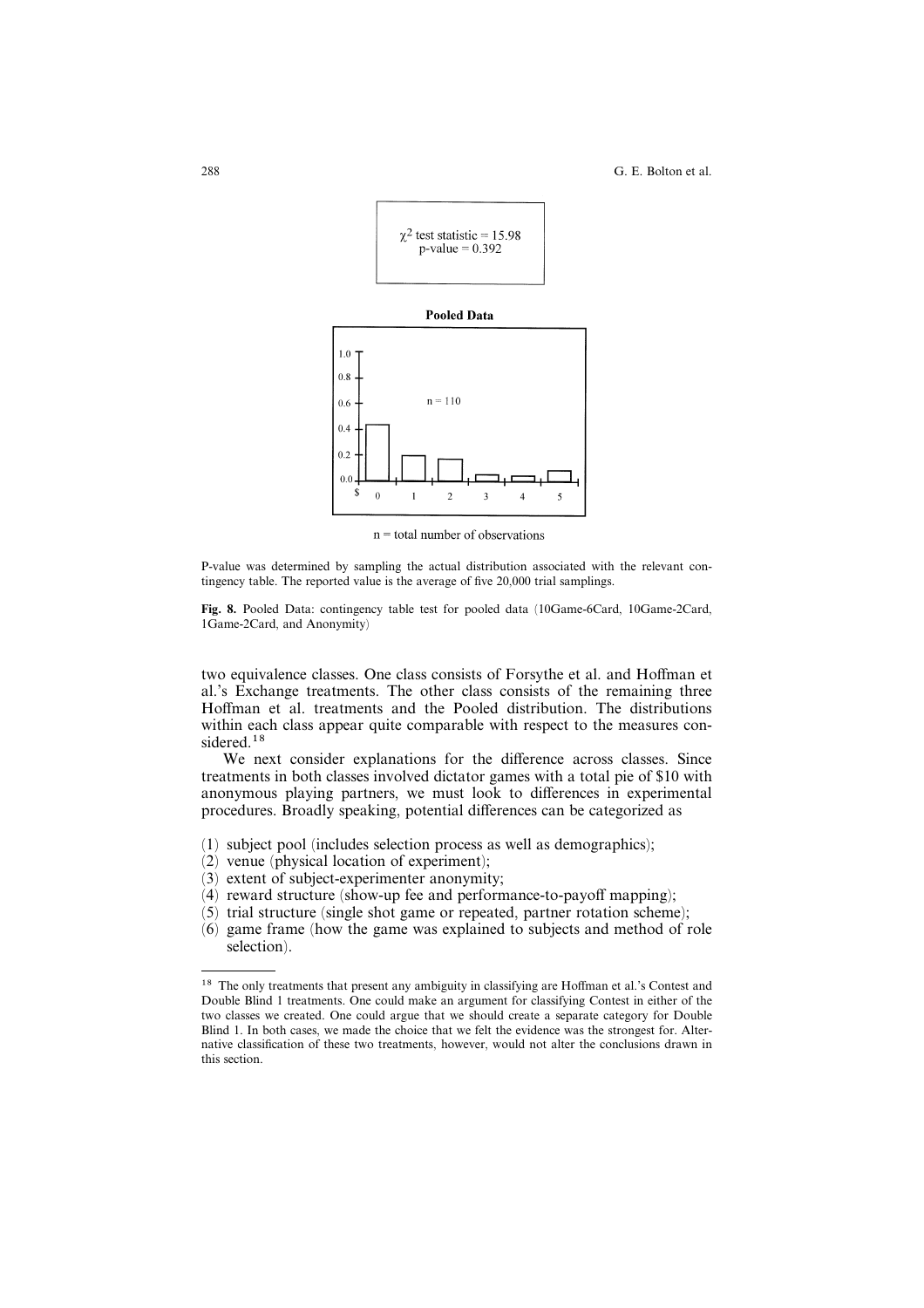|                          | <b>POOL</b>      | <b>FORS</b>      | <b>CONTEST</b>   | <b>BLIND1</b> | BLIND <sub>2</sub> |
|--------------------------|------------------|------------------|------------------|---------------|--------------------|
|                          | (BKZ)            | (FHSS)           | (HMSS)           | (HMSS)        | (HMSS)             |
| <b>EXCHANGE</b>          | 33.91            | 7.83             | 13.50            | 26.43         | 20.57              |
| (HMSS)                   | (0.000)          | (0.160)          | (0.010)          | (0.000)       | (0.000)            |
| BLIND <sub>2</sub>       | 6.54             | 14.00            | 10.16            | 2.59          |                    |
| (HMSS)                   | (0.263)          | (0.011)          | (0.057)          | (0.838)       |                    |
| <b>BLIND1</b><br>(HMSS)  | 6.84<br>(0.231)  | 15.82<br>(0.002) | 11.06<br>(0.031) |               |                    |
| <b>CONTEST</b><br>(HMSS) | 5.78<br>(0.321)  | 8.98<br>(0.096)  |                  |               |                    |
| <b>FORS</b><br>(FHSS)    | 17.91<br>(0.038) |                  |                  |               |                    |

 $\boldsymbol{X}$  $(y)$  $X = \chi^2$  test statistic  $y = p$ -value (two tail)

Each p-value was determined by sampling the actual distribution associated with the relevant contingency table. The reported value is the average of five 5,000 trial samplings.

EXCHANGE (HMSS) refers to "Random Exchange" cell in Hoffman et al. (1994) BLIND1 (HMSS) refers to the first "Double Blind" cell in Hoffman et al. (1994) BLIND2 (HMSS) refers to the second "Double Blind" cell in Hoffman et al. (1994) CONTEST (HMSS) refers to the "Contest Exchange" cell in Hoffman et al. (1994) FORS (FHSS) refers to the \$10 Dictator cell in Forsythe et al. (1994) POOL refers to our pooled 10Game-6Card, 10Game-2Card, 1Game-2Card and Anonymity data.

Fig. 9. Comparing Studies: summary of the test for homogeneity of distributions  $(\gamma^2)$ 

We rule out (4) and (5) because these were very similar across all three studies. We rule out  $(1)$  and  $(2)$  because these differences cannot explain why the Hoffman et al. treatments are split across classes. We rule out  $(3)$  because the new experiment was unable to find any subject-experimenter anonymity effect (also see comments in the next section).

That leaves differences in the game frame,  $(6)$ , and in this we can find a consistent explanation. Recall that the description of the game was the same for all of the new experimental treatments (subjects were told they would play a "game" in which Player A chose one of several options). The resulting distributions tested homogenous. Forsythe et al.'s description of the task was quite different (the pie had been "provisionally allocated") which plausible explains why the resulting distribution is significantly different from those of the new experiment. The Hoffman et al. descriptions were distinct from those used by either of the other studies. In fact, Hoffman et al. varied their description across treatments, and this can explain why the Hoffman et al. treatments are split across categories. Specifically, the description of the task for the Exchange treatment differed from that for the other treatments. The treatment with directions most similar to Exchange was Contest, but there is nevertheless a substantial difference: dictators in Contest were told that they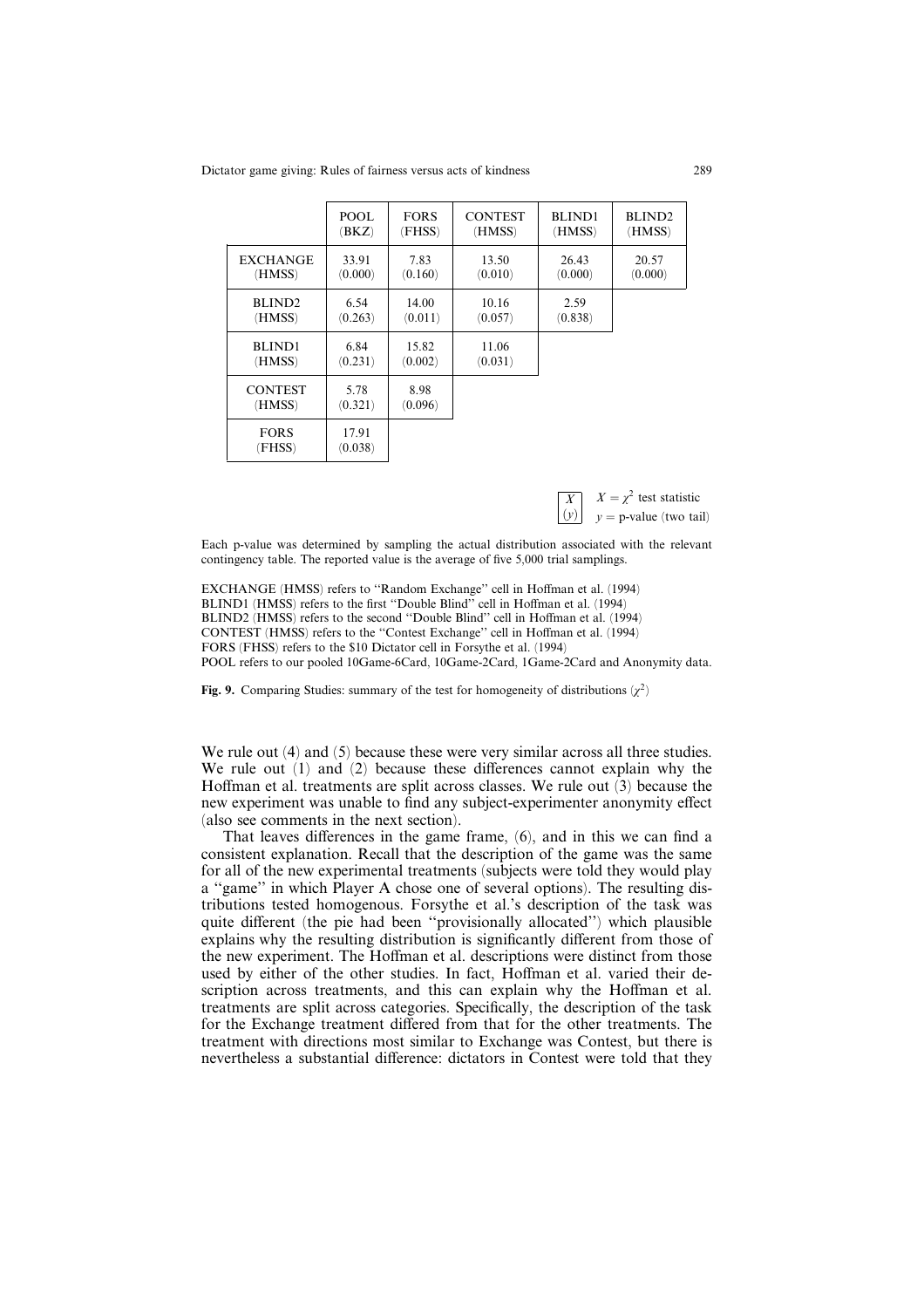|                          | <b>POOL</b>       | <b>FORS</b>       | <b>CONTEST</b>    | <b>BLIND1</b> | BLIND <sub>2</sub> |
|--------------------------|-------------------|-------------------|-------------------|---------------|--------------------|
|                          | (BKZ)             | (FHSS)            | (HMSS)            | (HMSS)        | (HMSS)             |
| <b>EXCHANGE</b>          | 1127              | 75                | 283               | 487           | 473                |
| (HMSS)                   | (0.043)           | (0.542)           | (0.020)           | (0.004)       | (0.013)            |
| BLIND <sub>2</sub>       | $-664$            | $-428$            | $-154$            | 145           |                    |
| (HMSS)                   | (0.768)           | (0.021)           | (0.777)           | (0.316)       |                    |
| <b>BLIND1</b><br>(HMSS)  | $-897$<br>(0.139) | $-449$<br>(0.013) | $-214$<br>(0.116) |               |                    |
| <b>CONTEST</b><br>(HMSS) | 38<br>(0.955)     | $-203$<br>(0.097) |                   |               |                    |
| <b>FORS</b><br>(FHSS)    | 887<br>(0.106)    |                   |                   |               |                    |

 $\boldsymbol{X}$  $(y)$  $X = S$  test statistic  $v = p$ -value (two tail)

Each p-value was determined by sampling the actual distribution associated with the relevant contingency table. The reported value is the average of five  $5.000$  trial samplings.

EXCHANGE (HMSS) refers to "Random Exchange" cell in Hoffman et al. (1994) BLIND1 (HMSS) refers to the first "Double Blind" cell in Hoffman et al. (1994) BLIND2 (HMSS) refers to the second "Double Blind" cell in Hoffman et al. (1994) CONTEST (HMSS) refers to the "Contest Exchange" cell in Hoffman et al. (1994) FORS (FHSS) refers to the \$10 Dictator cell in Forsythe et al. (1994) POOL refers to our pooled 10Game-6Card, 10Game-2Card, 1Game-2Card and Anonymity data.

Fig. 10. Comparing Studies: summary of Rank Correlation (ocation) test (S)

had "earned the right" to divide the pie because they had won a current event  $context$  – none of this was featured in Exchange. So the distribution of dictator giving appears to be conditional on the framing of the task as well as possibly the method of role selection. It is not clear what, if any, thread unites the task descriptions within each class.

## 6.3 Conclusions concerning the anonymity hypothesis

The game frame argument also suggests an alternative explanation to the anonymity effect claimed by Hoffman et al. That claim is based on the clear data shift between Double Blind 2, on the one hand, and Exchange and the Forsythe et al. treatments, on the other. The game frame argument suggests that part or all of the shift might be due to the different ways the treatments framed the decision task to the dictators, rather than to experimenter-subject anonymity. Framing the task as dividing a sum that had been "provisionally allocated to each pair,'' as did Forsythe et al., or as a market transaction, as did Exchange, may evoke a sense of obligation to others not evoked if the task is framed as an individual decision problem involving putting money in an envelope, as in the Double Blind treatments, or as a "game," as in our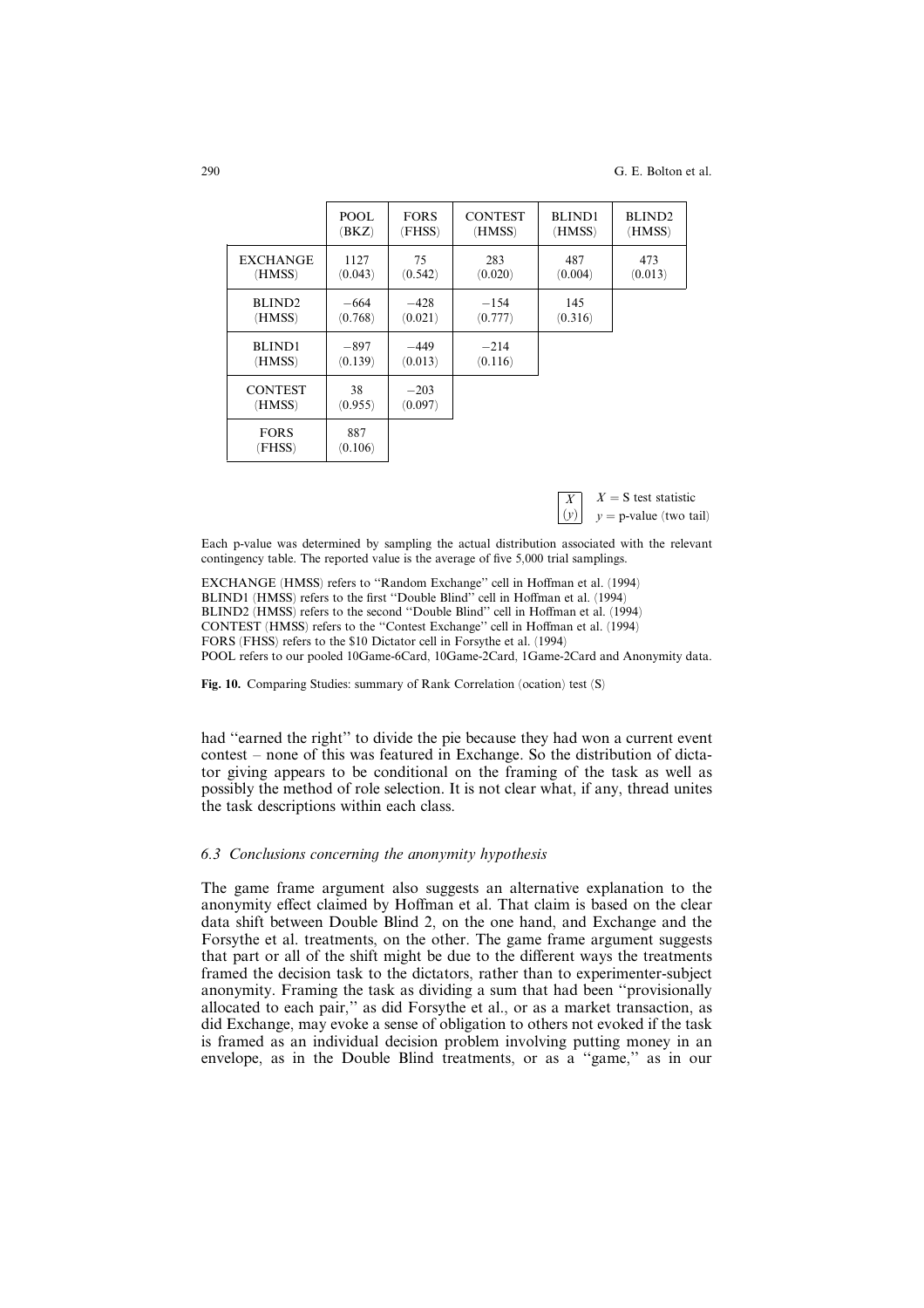|                              | N   | Mean | Median | Mode | Standard<br>Deviation | 25%  | <b>Inter Quartile Range</b><br>75% |
|------------------------------|-----|------|--------|------|-----------------------|------|------------------------------------|
| <b>POOL</b><br>(BKZ)         | 110 | 1.35 | 1.0    | 0.00 | 1.61                  | 0.00 | 2.00                               |
| <b>CONTEST</b><br>(HMSS)     | 24  | 1.25 | 1.0    | 0.00 | 1.29                  | 0.00 | 2.00                               |
| BLIND <sub>2</sub><br>(HMSS) | 41  | 1.05 | 0.0    | 0.00 | 1.66                  | 0.00 | 1.00                               |
| <b>BLIND1</b><br>(HMSS)      | 36  | 0.92 | 0.0    | 0.00 | 1.47                  | 0.00 | 1.00                               |
| <b>FORS</b><br>(FHSS)        | 24  | 2.33 | 2.5    | 3.00 | 1.79                  | 1.00 | 3.00                               |
| <b>EXCHANGE</b><br>(HMSS)    | 24  | 2.67 | 3.0    | 3.00 | 1.66                  | 1.00 | 4.00                               |

EXCHANGE (HMSS) refers to "Random Exchange" cell in Hoffman et al. (1994) BLIND1 (HMSS) refers to the first "Double Blind" cell in Hoffman et al. (1994) BLIND2 (HMSS) refers to the second "Double Blind" cell in Hoffman et al. (1994) CONTEST (HMSS) refers to the "Contest Exchange" cell in Hoffman et al. (1994) FORS (FHSS) refers to the \$10 Dictator cell in Forsythe et al. (1994) POOL refers to our pooled 10Game-6Card, 10Game-2Card, 1Game-2Card and Anonymity data.

Fig. 11. Comparisons of central tendency and dispersion

study.19 Where the frame evokes this sense of obligation, we might expect greater giving.

There is at this time no evidence that the anonymity hypothesis has substantive explanatory power when the game frame is held fixed. Of course, there may be some game frame in which the hypothesis will prove to have substantive explanatory power. Our results suggest, however, that any anonymity effect must be qualified with reference to context.

# 7 Dictator behavior as a rules-based decision procedure

It is useful to have a summary of the data regularities discussed in the previous section:

<sup>&</sup>lt;sup>19</sup> Our interpretation of the Exchange frame may seem counterintuitive to those accustomed to viewing an economic transaction context as an arena for unfettered self-interest. There is evidence, however, that the public does not always see it the same way. A survey of public attitudes by Kahneman, Knetsch and Thaler (1986), for example, finds that under certain circumstances exploitation of market power is perceived to be unfair, sometimes by a large majority. Given this, it seems quite plausible that placing a subject in the role of a seller who can force the buyer to buy at any price (as did Exchange) might lead the subject to associate taking a large portion of the money with the kind of monopolistic market practices that the subject himself considers unfair.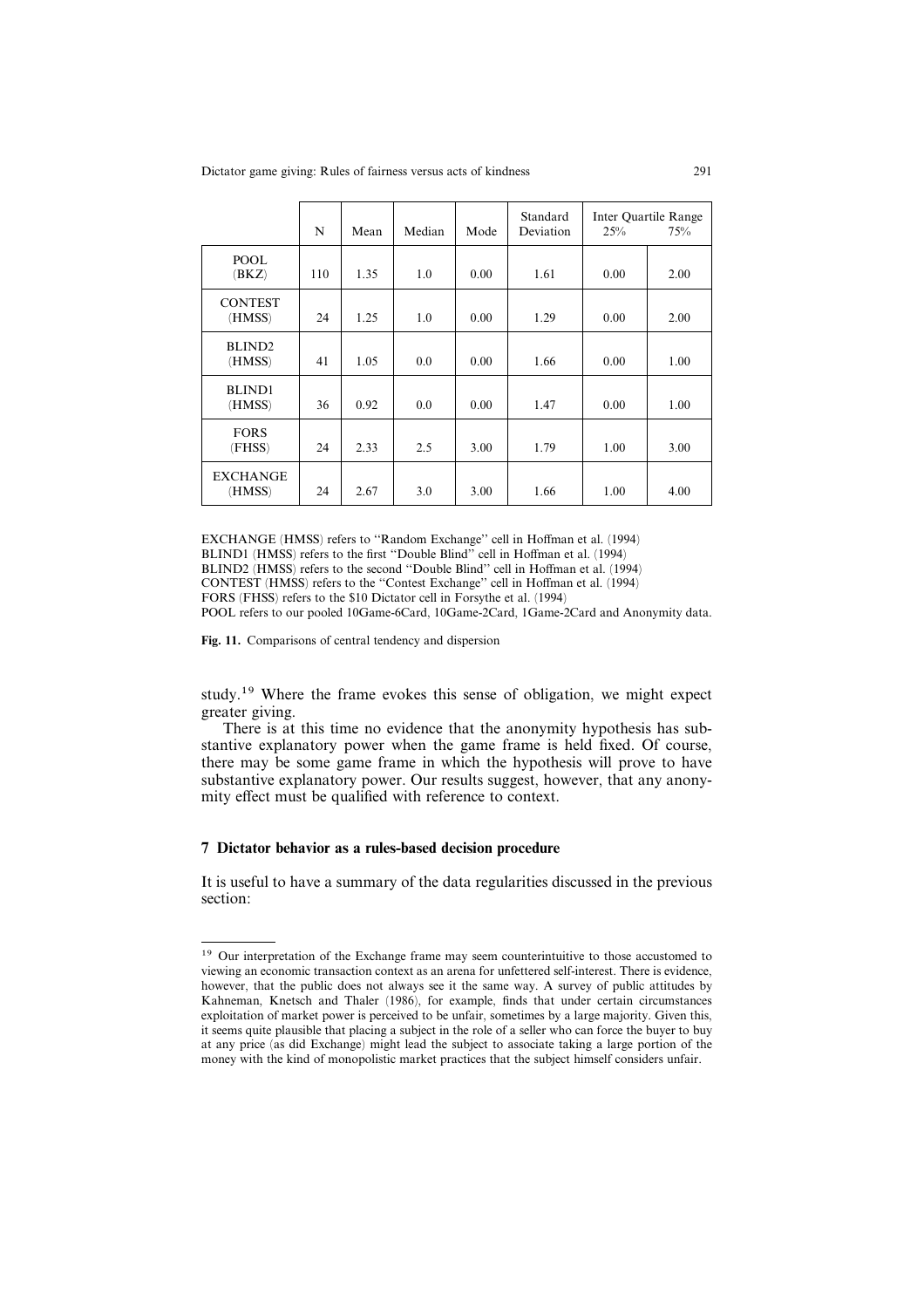- R1. Dictator giving exhibits considerable heterogeneity.
- R2. Whether dividing a pie of \$10 with one other, or dividing 10 pies of \$1 with ten others, the resulting distribution of total dictator giving is the same.
- R3. (I'm-no-saint) When given a choice of leaving an amount that is either greater or lower than he would freely choose, the dictator leaves lower.
- R4. When dividing several small pies with many recipients, dictators tend to give gifts of various sizes, and distribute them among recipients in a capricious manner.
- R5. The distribution of giving is a function of the game frame.
- R6. The amount the dictator leaves is independent of experimenter observation (at least within the game frame studied here) and does not appear to be motivated by a desire to simply give a gift.

In this section, we describe a hypothetical decision procedure for a typical dictator that is consistent with all of the listed regularities. Construction of the procedure begins with the observation that all the regularities are consistent with the notion that dictators give for the purpose of implementing what they consider to be a fair distribution. Other motives examined do not appear to have significant influence  $(R6)$ . On the other hand, rejection of the anonymity and rational giving hypotheses means we must posit a fresh (previously unconsidered) rationale for the observed concern for fair distribution.

#### 7.1 Description of the dictator procedure

The intuition is as follows: Dictators exploit  $-$  or refrain from exploiting  $$ strategic advantage in accordance with individual standards of conduct  $-$ `rules' ± which stipulate when and to what extent strategic advantage can be fairly used. These rules effectively define a dictator's 'fair share' of the pie. Some rules may be thought of as socially or culturally based in the sense that they are common to most all in the population, others may be quite individual-specific. The pertinence of any particular rule, however, is assumed to be dependent on the two elements of the game frame. The first is game context. Some who are comfortable with unmitigated strategic play in a contest context may not be comfortable with it in a context which emphasizes, say, group welfare or religious values. Second is the mechanism by which the strategically advantageous role of dictator was obtained. Some may feel that strategic advantage can be fairly used only if it was in some sense fairly gained.

More precisely, suppose a dictator is matched with one or more recipients. The proposed decision making procedure can be described as follows: The dictator first decides on his fair share  $\alpha$  of the total pie k. The share  $\alpha$  is at least half the total pie but depends on the role selection mechanism as well as on the context evoked by the game frame. The nature of this dependence is determined by potentially individual-specific rules and may therefore vary from dictator to dictator. The dictator keeps  $\alpha$  for himself. If keeping  $\alpha$  is not an option, he keeps more. If keeping more is not an option, he keeps as much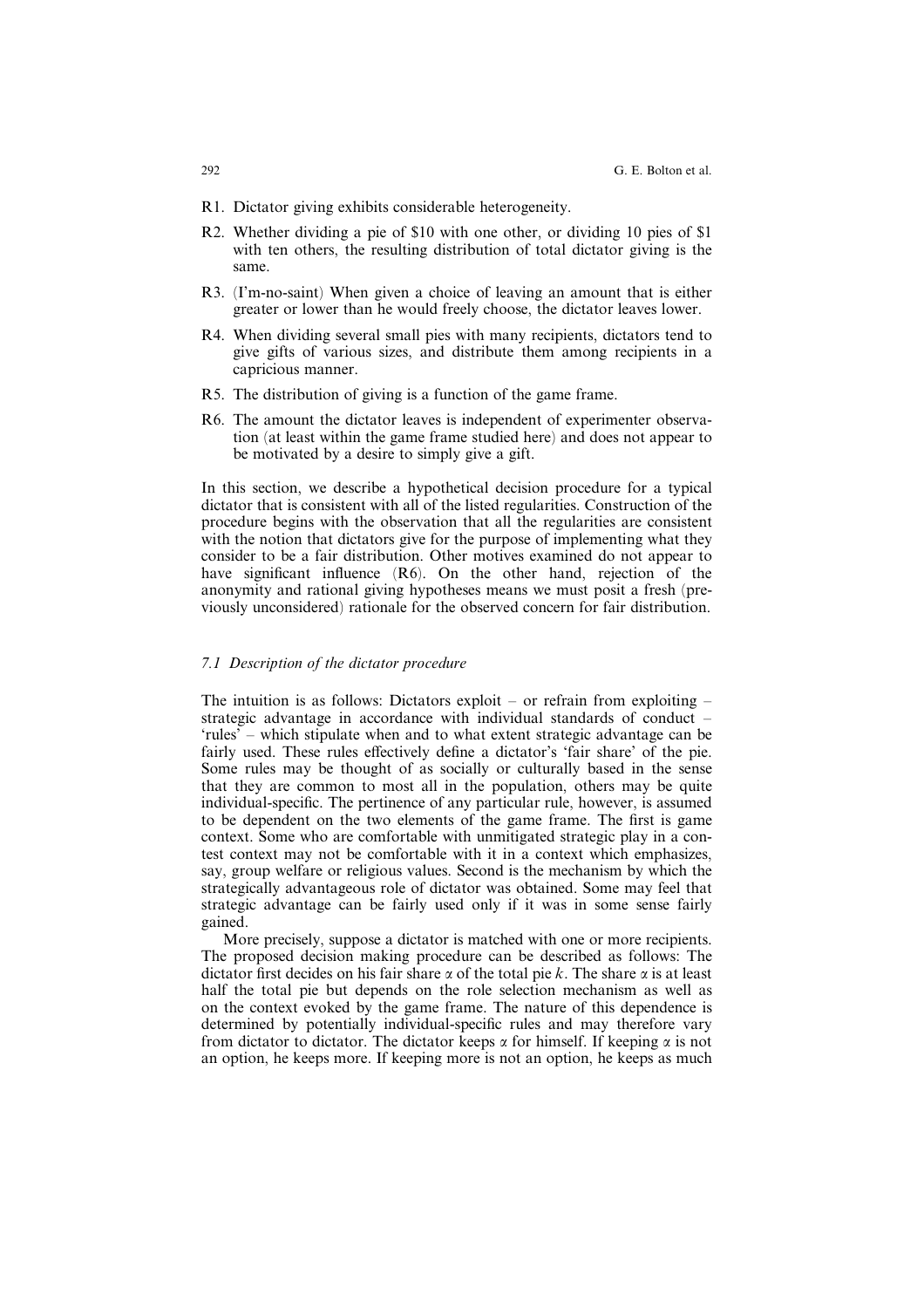as is allowed. He then distributes any remaining portion of the pie among the recipients, perhaps in a very uneven fashion.

As an example, consider 1Game-6Card where the total pie available is \$10. A dictator's appraisal of his fair share  $\alpha$  is at least \$5. The exact value pivots on his having acquired the right to be Player A, in this case by a mechanism equivalent to a coin toss, in the context of a "game" between two "players." Some dictators assess the marginal increment due to them for winning the toss to be equal to half the pie; i.e.,  $\alpha = 10$ . Others assess this value as positive but something less that half; i.e.,  $\alpha$  strictly between \$5 and \$10. Still others can not convince themselves that the luck of the toss entitles them to any additional increment at all; i.e.,  $\alpha = 5$ .

# 7.2 Consistency with the data

For the most part, inspection will verify that the proposed procedure is consistent with the listed regularities, but certain comments are in order.

The procedure allows for gift heterogeneity (R1) and it does imply that the distribution for a given population is fixed by a selection of game frame. It does not say, however, what the distribution of giving should be for any particular frame. In order to make this sort of prediction, we would have to know which game frames evoke which rules. This relationship probably depends heavily on a description of cultural norms that is beyond the scope of this study.

On the other hand, the procedure does imply a set of comparative static predictions: Shifts in the distribution of dictator giving should be related to shifts in the game frame. For example, the game frame remained fixed across all treatments of the new experiment, so our procedure would predict that the distribution of dictator giving should remain fixed across treatments that place similar constraints on total dictator giving. This is consistent with the data  $(R2 \text{ and } R6)$ . As argued above, variations in the game frame appear sufficient to explain movements in distributions observed within and between previous experiments (R5).

The procedure is also consistent with the  $\Gamma$ m-no-saint effect (R3). The constancy of the game frame across dictator treatments suggests that the distribution of what is considered a fair split should be stationary. The priority of goals stipulated in the dictator procedure then implies that if faced with a choice between giving more or less than he would freely choose, the dictator will choose less. Finally, the procedure is consistent with our finding that, apart from the case of giving nothing to everyone, equal treatment of recipients is the exception rather than the rule (R4).

# 7.3 Link with theories and phenomena previously reported in the literature

Components of the dictator procedure are present in models that have proven to have explanatory power in various lab situations. In addition, several investigators working in various settings, have demonstrated that a key component, the influence of the game frame, produces results consistent with those posited here.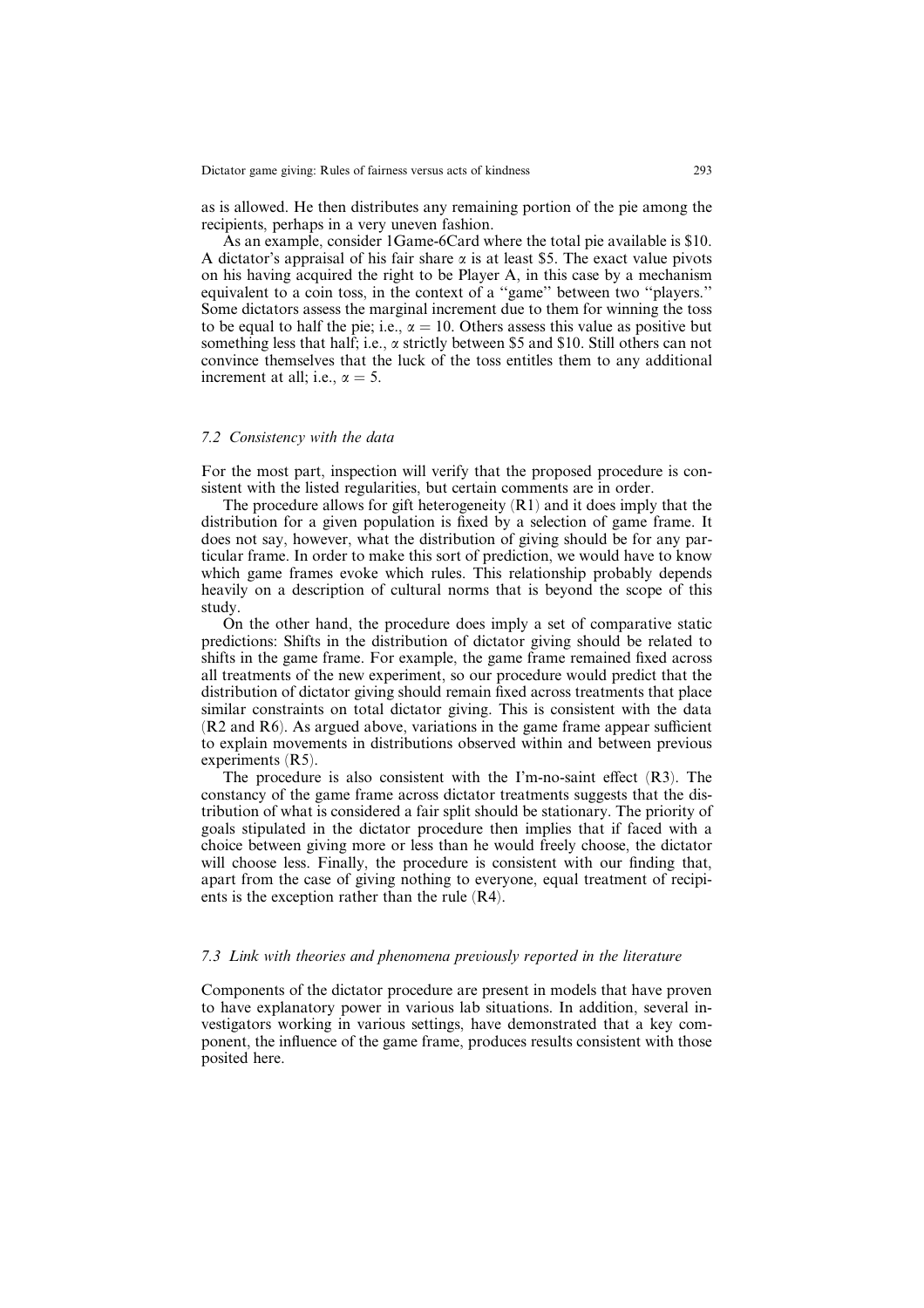Bolton (1991) analyses a "comparative model" designed to explain bargaining behavior in shrinking pie games, a class that includes the ultimatum game. This model is driven by the assumption that second movers are willing to pay a cost to obtain a division that they consider fair. In other words, second movers strive to obtain their fair share of the pie, similar to the dictator's first priority postulated by our decision procedure. Unlike the comparative model, however, the dictator procedure makes no mention of what cost the dictator is willing to pay to obtain his fair share. Specifying this was not necessary since the dictator is never confronted with a money-or-fairness tradeoff. It would do no harm, however, to add such considerations. So player objectives in the comparative model are basically consistent with the dictator procedure.<sup>20</sup>

Equity theory has a long history in the social psychology and sociology literatures (see Walster, Berscheid and Walster (1973) for an overview). Essentially, the theory asserts that a person will judge an exchange relationship to be "equitable," or fair, when the reward-to-contribution ratio is the same for each individual in the relationship. Exactly what constitutes a contribution depends on the circumstances of the exchange. If we interpret a dictator's contribution as the proportion of strategic power he can fairly use, then our procedure is consistent with equity theory.<sup>21</sup> Selten (1987) shows that equity theory, similarly modified to account for strategic power, can explain a substantial amount of behavior observed in a three-person coalition game experiment.

Consider now the game frame, composed of a selection mechanism and a context. Hoffman and Spritzer (1985) studied a two person division problem and found that players were more likely to exercise their strategic power if it was gained by winning a contest than if it was gained by a coin flip. Context effects have been demonstrated in many studies. For example, see Neale and Bazerman (1992) for an overview and references pertaining to bargaining experiments.

#### 8 Conclusions

The dictator game experiment reported here led us to basically five conclusions. First, dictators determine how much money they should keep, and consequently how much they will give in gifts, on the basis of the total available for the entire experimental session, not on the basis of what is available per game. So dictators in the impunity study appear to be less generous than those

<sup>&</sup>lt;sup>20</sup> Complete consistency requires that we modify the comparative model to reflect a propensity on the first mover's part to leave some money. Inspection of the comparative model should convince the reader that the basic results of the model are left unchanged by this modification as long as most first movers notion of a fair share split gives them more than the second mover's notion. The data suggests that this is indeed the case (see Forsythe et. al (1994)).

<sup>&</sup>lt;sup>21</sup> Specifically, suppose that, on the basis of the game frame, the dictator assigns a non-negative weight to both dictator,  $w_d$ , and recipient,  $w_r$ ;  $w_d + w_r = 1$ . The dictator then gives a gift of  $w_r k$  to the recipient, keeping  $w_d k$  for himself. Defining an individual's contribution to be equal to the assigned weight, the reward-to-contribution ratio is the same for both dictator and recipient (to avoid definitional ambiguity when one weight is zero, define the ratio  $0:0$  as equal to k). So in this sense, the dictator procedure is consistent with equity theory.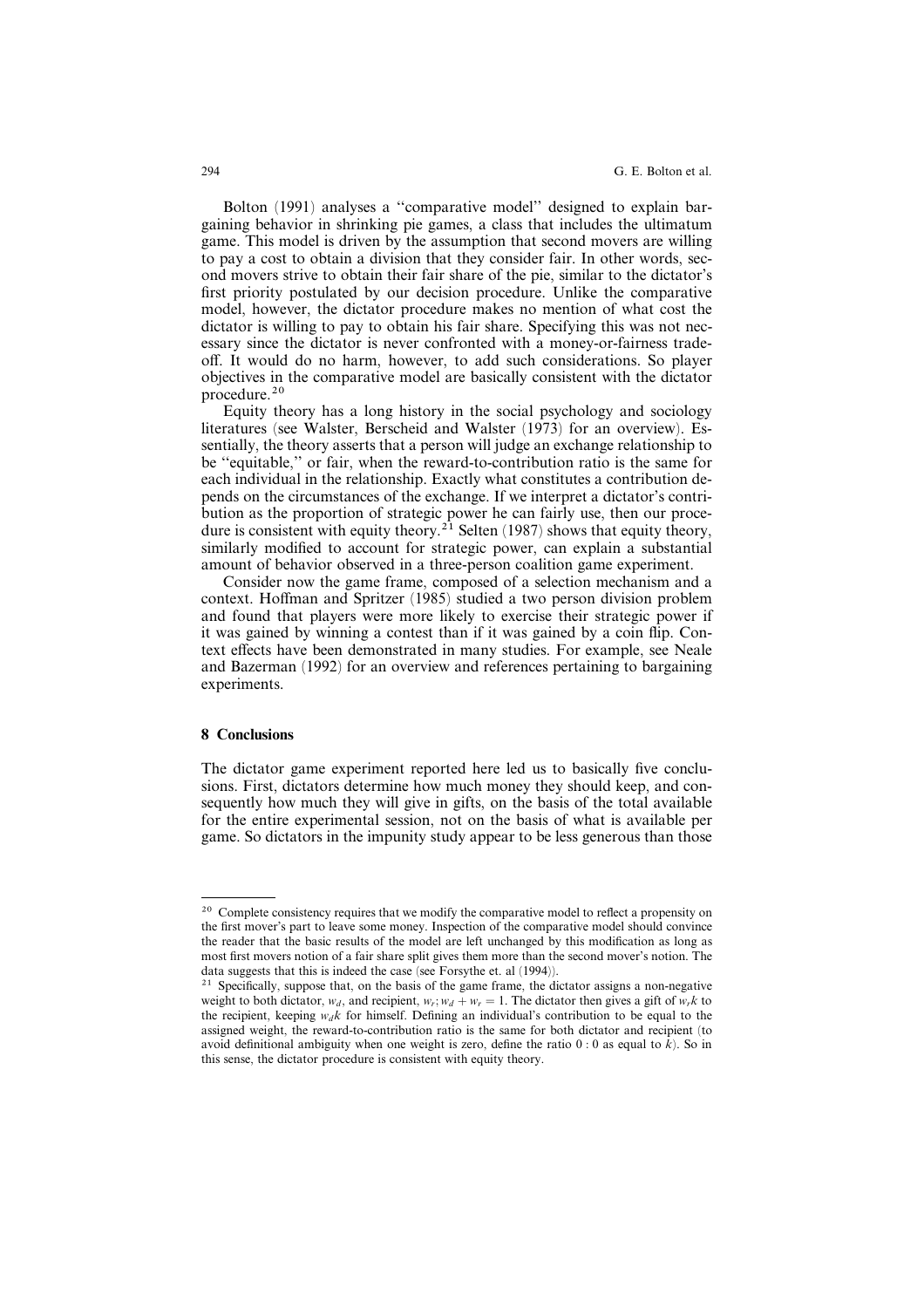in the dictator studies when considered on a per game basis; but when viewed on the basis of the entire experiment they appear equally, and therefore consistently, generous. Second, when distributing a gift among several recipients, individual dictators show little tendency towards equal treatment. Third, dictators appear to be primarily concerned with securing what they consider to be their fair share. When faced with the choice of leaving either more or less than they would freely choose, dictators choose less. This is the I'm-no-saint hypothesis. Fourth, we find no evidence for the anonymity hypothesis. Fifth, a comparison of our data with that of previous studies suggests that differences in the context of the game, affected by differences in written directions and independent of experimenter observation, account for the observed differences across dictator studies.

Also, by way of explaining dictator behavior, we presented a decision making procedure that is consistent with the data regularities found both in this study as well as the previous studies surveyed in section II. The procedure effectively synthesizes aspects of equity theory with aspects of the comparative bargaining model; both of the later have been found to have explanatory power in various lab situations. The dictator procedure, then, links dictator game behavior to a broader range of phenomena.

Our procedure suggests that dictator giving arises from a concern for fair distribution on the part of dictators. This is not to say that dictators give in order to improve the welfare of others. In our procedure, concerns for a fair distribution originate from personal and social rules that effectively constrain self-interested behavior  $-$  although within these constraints dictators  $do$  behave in a self-interested manner (they act first to secure what they consider to be their own fair share). What purpose these rules ultimately serve, whether it be to improve others' welfare or otherwise, is not clear from the data examined here. Identifying such a purpose will no doubt require much further empirical and theoretical study.

# Appendix: Laboratory protocol

This section contains a record of the 1-Game sessions (1Game-2Card, 1Game-6Card, and Kindness). Virtually all statements made to participants (with the exception of answers to individual questions) appear in non-italicized print. Directions for the monitor appear in italicized print. Underlined text was replaced with bracketed text for the 10-Game sessions (10Game-2Card and 10Game-6Card). The text for the Anonymity sessions is marked as such, and is bold.

Seating. Upon entering the room, participants are seated. When all are seated (an even number), each is given a randomly chosen folder. Half the folders are red and half are blue.

Once the experiment has started no new participants are allowed in. May I have your attention please. We are ready to begin. Thank you for coming. Each of you will receive a five dollar show-up fee, to be paid in cash at the end of the session. You will now have a chance to earn additional money.

With the exception of the folder, please remove all materials from your desk. Open your folder and take out the sheet marked `Instructions' together with the sheet marked 'Consent Form'. At this time would you please read the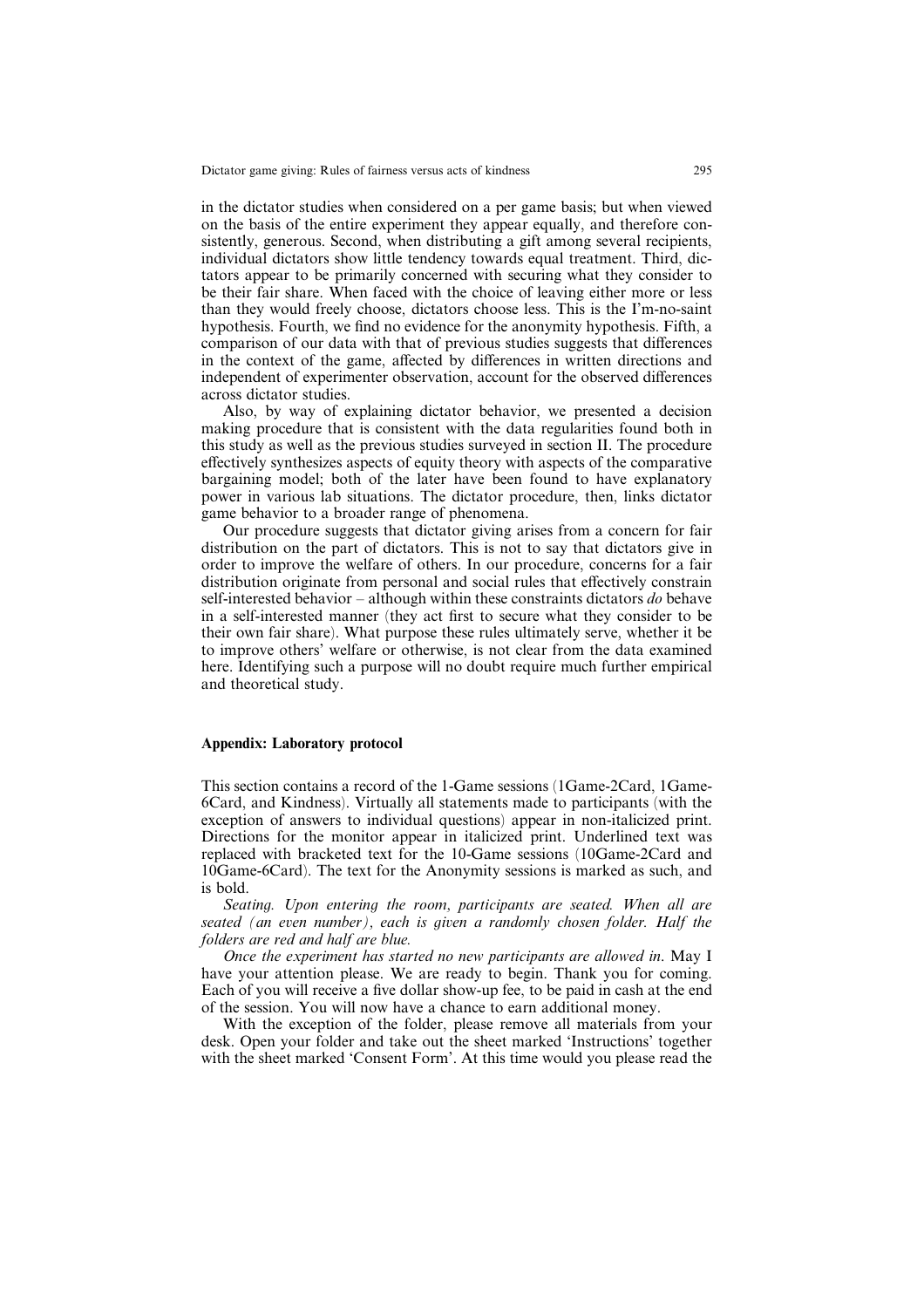296 G. E. Bolton et al.



Fig. A1. Illustration of the game in the written instructions given to participants

instructions and the consent form. Allow participants to read the instructions silently:

#### **Instructions**

General. The purpose of this session is to study how people make decisions in a particular situation. Feel free to ask the monitor questions as they arise. From now until the end of the session, unauthorized communication of any nature with other participants is prohibited.

During the session you will participate in a game that gives you the opportunity to earn money. Immediately upon completion of the session we will pay you your total game earnings, in cash. Earnings are confidential: only you and the monitor will know the amount of money you make. (In the Anonymity cells the last sentence read: *Earnings are confidential*).

Description of the game: The game concerns two players, Player A and Player B, along with cards of the type displayed in the figure (note different figures for different sessions). Each card specifies a set of payments. For the actual game, the number of cards as well as the payment values may differ.

In the game, Player A chooses a card. Each player then receives the payment specified on the chosen card. For the figure: Player A chooses either the card labeled "Option 1" or the one labeled "Option 2."

If A chooses "Option 1," then A received  $$9.00$  [\$0.90] and B received \$1.00 [\$0.10].

If A chooses "Option 2," then A receives  $$5.00$  [\$0.50] and B received \$5.00 [\$0.50]

(In the Anonymity cells, the last two paragraphs read: The game concerns two players, Player A and Player B, along with a set of bills like those displayed in the figure. For the actual game, the set of bills may differ.

In the game, Player A chooses how much money, if any, to place in a box. Any combination of bills in and out of the box is allowed. Player B receives a payment equal to the money placed in the box. Player A receives a payment equal to the money not placed in the box. For example,

If A places \$1 in the box, then A receives \$9.00 and B receives \$1.00.

If A places \$5 in the box, then A receives \$5.00 and B receives \$5.00.)

Conduct of the Session: During this session you will play the game one time [ten times]. You will be either a Player A or Player B [You will have the same role, Player A or Player B, for all games]. Your role will be determined randomly after completion of the Consent Forms, and you will be randomly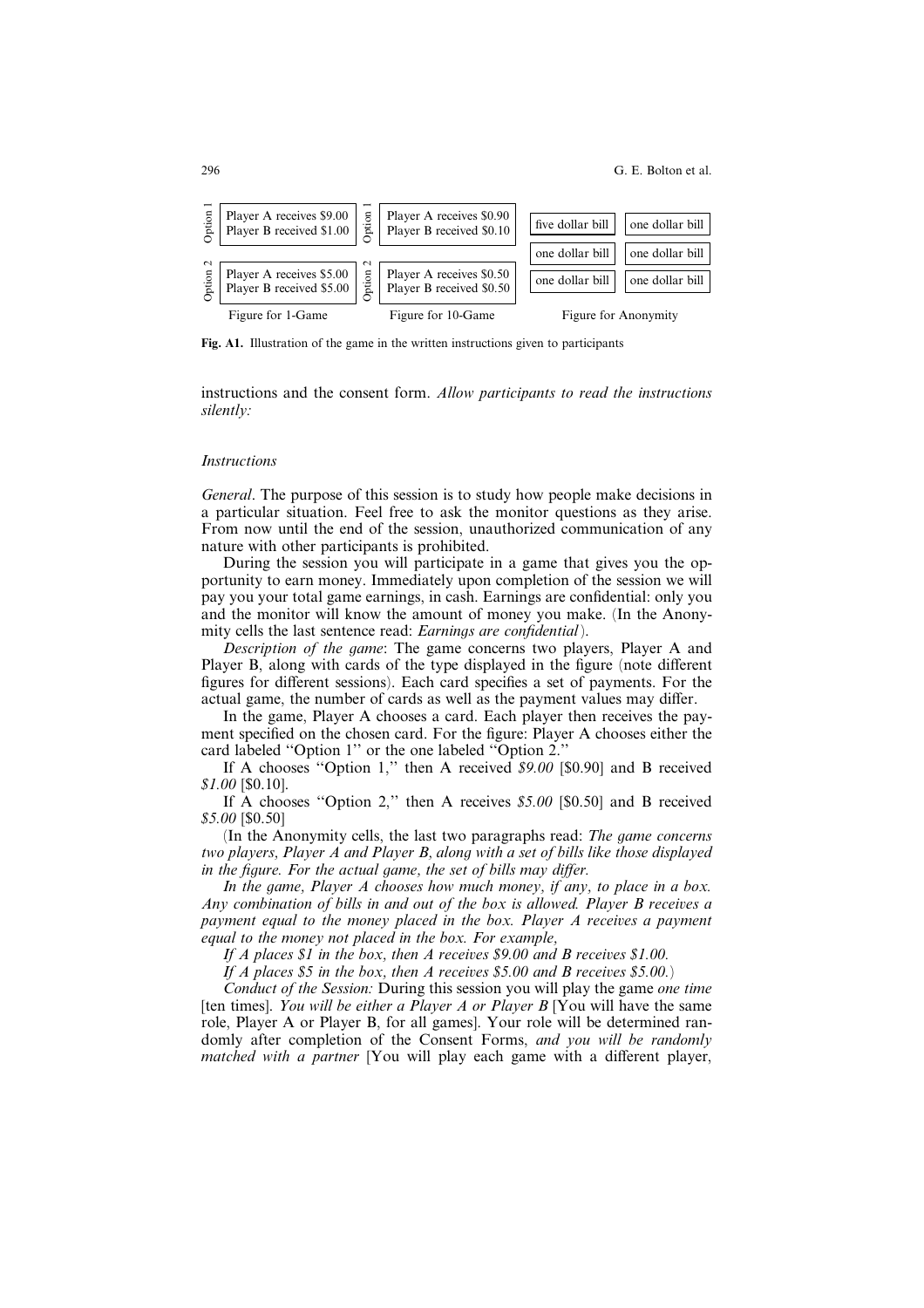never the same partner twice]. You will not know your partner's identity, nor will they know yours. Nor will these identities be revealed after the session is completed.

 $\int W$ ritten instructions handed out to participants end here.  $\int$  To make sure that we all understand, I will now read the instructions out loud. Read instructions.

Are there any questions? Answer questions. If you wish to participate in this study, please sign the accompanying consent form. We ask that you plan on staying until the end of the session, which will last about 30 minutes. We will now come around to collect the consent forms. Collect filled-out consent forms.

Role Selection. First, we shall determine who shall be Players A and who shall be Players B. I have here two cards, both identical on the side that is showing. Cards are taped to the back of a piece of cardboard. Hold the cardboard up so that participants can see. The reverse side of one card is marked `A' and the other is marked `B'. The participant nearest me will choose one card. S/He has a red (blue) folder. If the card s/he chooses is marked A, then all participants with a red (blue) folder will be Players A. If it is marked B then all participants with a red (blue) folder will be Players B. Have a subject choose a card and announce role assignments. The chosen card is A (B). All participants with a red (blue) folder are Players A, and all participants with a blue (red) folder are Players B. So that you know that the choice was fair, let me show you the other card. Show the card not chosen by the subject.

The game procedure is as follows: Players B are escorted to a waiting room. Each Player A then plays the game at one of the cubicles situated around this room. This procedure insures that Players A can play the game anonymously. Each Player A will be paid a \$5 show-up fee plus his or her earnings from the game. Players A will then leave. After this, each Player B will see the choice of the Player A they have been matched with. Each Player B will be paid a \$5 show-up fee plus his or her earnings from the game. Are there any questions?

At this time would all Players B, the participants with the red (blue) folders, please rise and follow the monitor to a waiting room. Take your personal things plus your folder with you.

Players B are taken to a waiting room. Each Player A is moved to a cubicle. On top of each cubicle is a tray holding the cards for the game together with a manila envelope. (In Anonymity cells, the tray is holding a box together with  $$10$  (one \$5 bill plus five \$1 bills).

Once Players A are all seated at cubicles: Players A, please pull down the tray sitting atop your cubicle. On the tray you will find *a set of game cards*. You must select one card. The card you select will determine your payment as well as that of the player B you are matched with. [a Games Form together with a set of game cards for each of ten games. The cards are printed on the backs of labels. You must select one card for each game. The card you select will determine your payment as well as that of the Player B you are matched with for the game.]

At this time please select a game card. Put the card you select into the empty manila envelope provided on the tray. Turn over the remaining card the one you did not choose, so that the blank side of the card is showing. [game cards. Place the cards you select onto the Games Form as indicated on the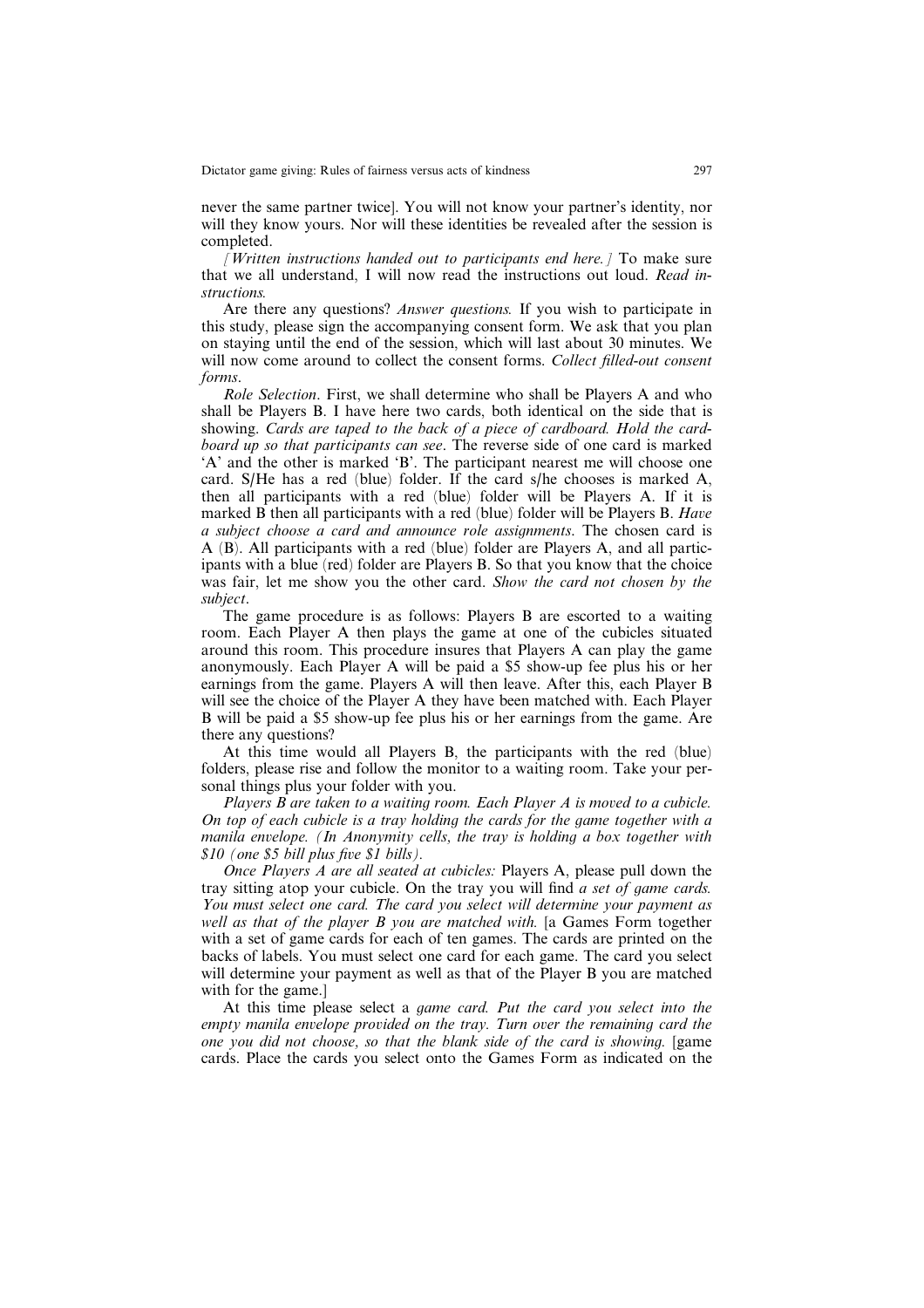form]. Are there any questions? When you are finished, please place you tray on top of your cubicle. Pause until task is completed.

Now take the check out form from your folder. Fill out the form. When you are finished please wait quietly. Wait for all the trays to be placed on top of the cubicles. I will come around to pay you. Once you have been paid you are free to leave. Thank you for participating.

(In Anonymity cells, the following was substituted for the last three paragraphs: Players A, the game procedure is designed to insure that your decisions and the money you make are confidential. Neither other participants nor the monitors will know this information. At the conclusion of the session, you will not have to report your earnings to us.

Players A, please pull down the tray sitting atop your cubicle. On the tray you will find a set of bills together with a box. You must decide how much money, if any, to put in the box. Any combination of bills in and out of the box is allowed. Your choice will determine your payment as well as that of the Player B you are matched with.

When you have made your decision, place the bills going to Player B into the box and close the lid. Place the bills going to you, Player A, into your pocket or purse or other safe place. When finished, insert the box into the Mail Bin located next to the door and pick up one of the envelopes next to the Bin. Each envelope contains a \$5 cash show-up fee. You are then free to leave. Are there any questions?

Please follow the procedure. Thank you for participating.

Players  $A$  fill out check out forms. Monitor goes around the cubicles to make payments. (In the Anonymity cells, Players  $\Lambda$  drop off boxes, pick up the show-up fee, and leave). Go to Players B room with envelopes containing game cards [completed Games Forms] (in Anonymity cells boxes). Distribute envelopes to Player B, one per player. [Sum up earnings for each player  $B$ ] (In the Anonymity cells, distribute boxes and Check Out forms to Players B, one box per player.)

Players B, the envelope you have been handed contains the game card selected by the Player A you have been matched with. You may open the envelope and look at the card. When you are finished, please return the card to the envelope. Pause.

Now take the Check Out form from your folder. Fill out the form. [take the Check Out form from your folder. Fill out all the items on the form except for the payment section.] When you are finished please wait quietly. I will come around to pay you. Once you have been paid you are free to leave.

(For the Anoymity cells, the following was substituted for the two previous paragraphs: Players B, the box you will be handed contains the amount of money left to you by the Player  $A$  you have been matched with. I will come around to give you your box and to pay you. In the mean time, please complete all items on the Check Out form. Leave the total amount of money earned blank until I give you your box. Once you have been paid you are free to leave.) Thank you for participating.

Acknowledgments. This project was supported by a grant from the Center for Reasearch in Con flict and Negotiation, Penn State University, and by a grant from the National Science Foundation (#SES-9122127). Bolton received additional support from a Research Initiation Grant, Penn State University. We are grateful for the comments of Jon Baron and an anonymous referee.